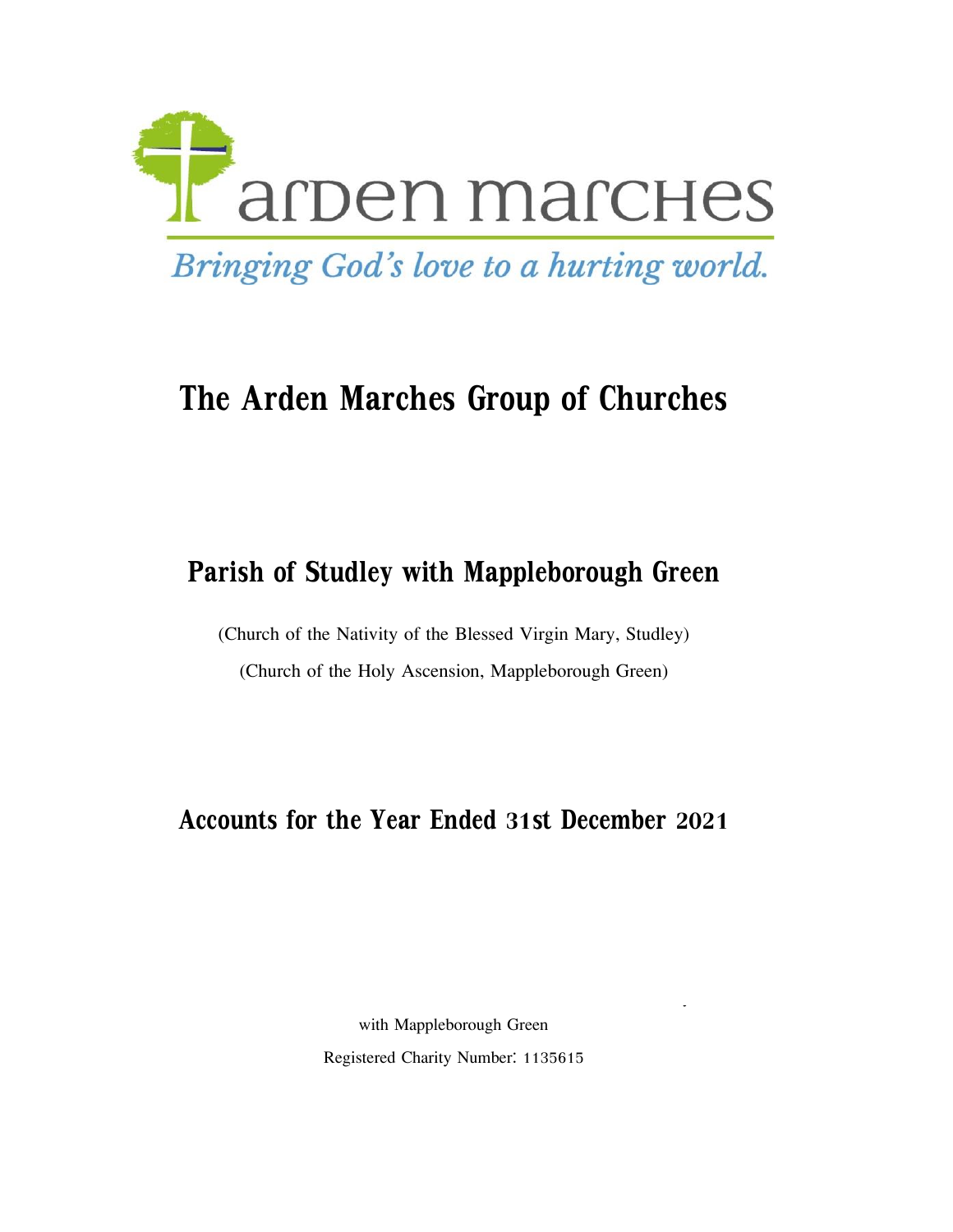## **Studley with Mappleborough Green**

## **Accounts for the Year Ended 31st December 2021**

## **Table of Contents**

| Reference      | <b>Description</b>                                                                                           | Page    |
|----------------|--------------------------------------------------------------------------------------------------------------|---------|
|                | <b>Table of Contents</b>                                                                                     | (i)     |
|                | <b>Independent Examiner's Report</b>                                                                         | (ii)    |
|                | <b>Statement of Financial Activities (by Funds)</b>                                                          | 1       |
|                | <b>Statement of Financial Activities (by Church)</b>                                                         | 2       |
|                | <b>Balance Sheet</b>                                                                                         | 3       |
|                | <b>Review of Financial Activities</b>                                                                        | 4       |
|                | <b>Notes to the Financial Statements:</b>                                                                    |         |
| 1              | Accounting Policies - Funds and Incoming Resources                                                           | 5       |
| 1              | Accounting Policies - Resources Used and Fixed Assets                                                        | 6       |
| $\overline{c}$ | Incoming Resources - PCC, Studley and Mappleborough Churches                                                 | 7 а     |
| $\overline{c}$ | Incoming Resources - Studley Church by account type                                                          | 7 b     |
| 2              | Incoming Resources - Mappleborough Church by account type                                                    | 7 с     |
| 3              | Resources Used - PCC, Studley and Mappleborough Churches                                                     | 8а      |
| 3              | Resources Used - Studley Church by account type                                                              | 8 b     |
| 3              | Resources Used - Mappleborough Church by account type                                                        | 8 c     |
|                | <b>Supplementary Detail:</b>                                                                                 |         |
| 2              | Income: Grants, Legacies, Fund Raising and Donations                                                         | 9       |
| 3              | Expenditure: Grants and Activities Directly Relating to Church Work                                          | 10      |
| 3              | Expenditure: Activities Directly Relating to Church Work (continued)                                         | 11      |
| 3              | Expenditure: Fund Raising and Publicity, Church Administration                                               | 12      |
| 4 to 9a        | Staff Costs, Fixed Assets, Church Equipment and Investments<br>Debtors, Liabilities, Bank Accounts and Funds | 13      |
| 5a             | Schedule of Fixed Assets - Detail                                                                            | 14      |
| 9b             | <b>Fund Holdings</b>                                                                                         | 15      |
|                | <b>Christian Ministry Analysis</b>                                                                           | 16      |
|                | Studley Income & Expenditure and Giving v Costs History                                                      | 17 & 18 |
|                | Mappleborough Green Income & Expenditure and Giving v Costs History                                          | 19 & 20 |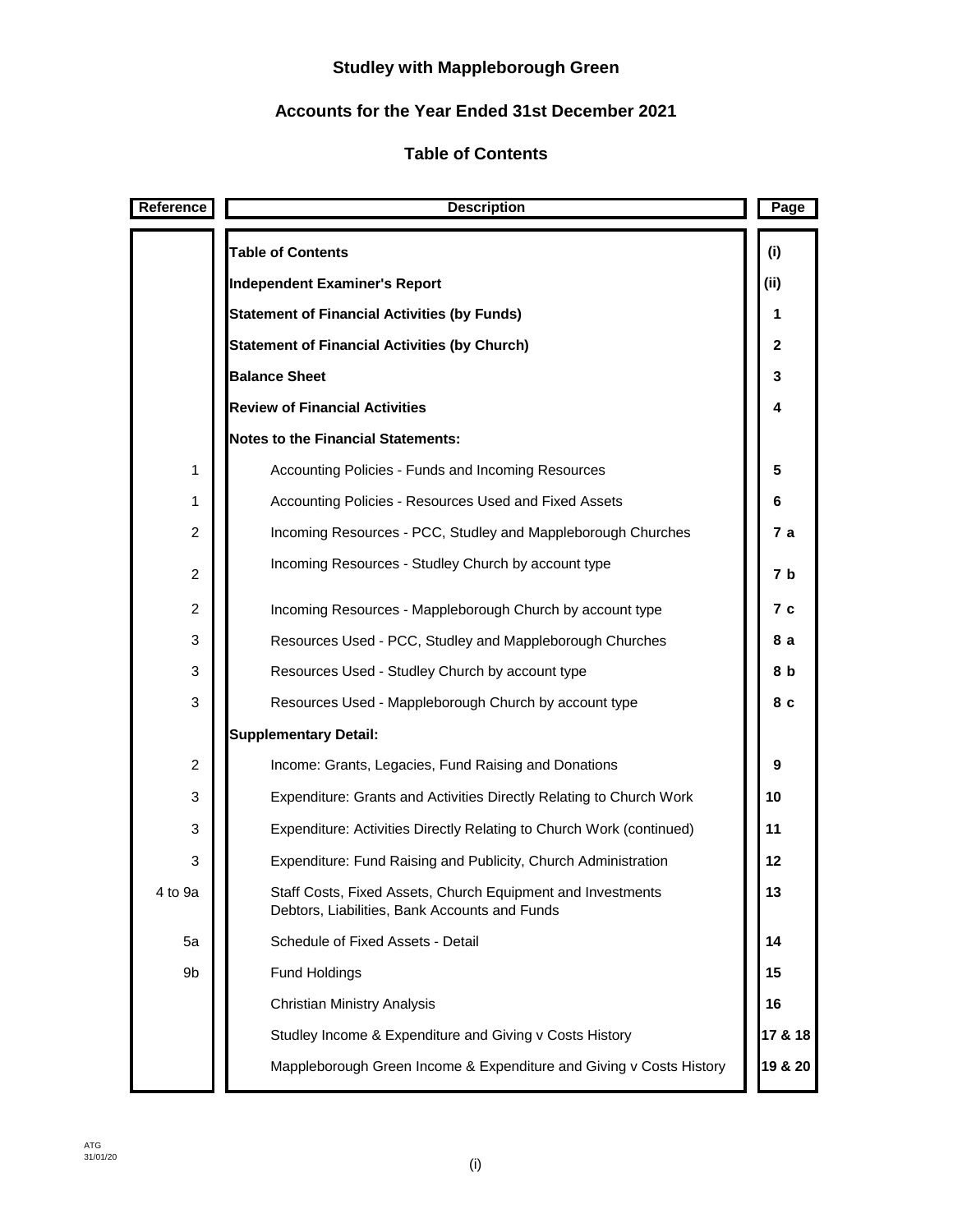#### **Independent Examiner's Report to the PCC of Studley with Mappleborough Green**

This report on the financial statements of the PCC for the year ended 31st December 2021, comprising the Statement of Financial Activities and Balance Sheet on pages 1 to 3 and Notes to the Financial Statements, numbered 1 to 9 (including also detailed notes 2 and 3 on Incoming Resources and Resources Used, for both St. Mary's and Holy Ascension), is in respect of an examination carried out in accordance with the Church Accounting Regulations 2006 ("the Regulations") and S.43 of the Charities Act 1993 ("the Act")

#### **Respective Responsibilities of Trustees and Examiner**

As members of the PCC you are responsible for the preparation of the financial statements; you consider that the audit requirements of the Regulations and Section 43(2) of the Act do not apply. It is my responsibility to issue this report on those accounts in accordance with the terms of the Regulations.

#### **Basis of this Report**

My examination was carried out in accordance with the General Directions given by the Charity Commission under Section 43(7)(b) of the Act and to be found in the Church guidance, 2006 edition. That examination includes a review of the accounting records kept by the PCC and a comparison of the accounts with those records. It also includes considering any unusual items or disclosures in the financial statements and seeking explanations from you as trustees concerning any such matters. The procedures undertaken do not provide all the evidence that would be required in an audit, and consequently I do not express an audit opinion on the view given by the accounts.

#### **Independent Examiner's Statement**

In connection with my examination, no matter has come to my attention:

- (1) which gives me reasonable cause to believe that in any material respect the requirements
	- to keep accounting records in accordance with Section 41 of the Act: and
	- to prepare financial statements which accord with the accounting records and comply with the requirements of the Act and the Regulations have not been met: or
- (2) to which, in my opinion, attention should be drawn in order to enable a proper understanding of the accounts to be reached.

Independent Examiner ???? 2022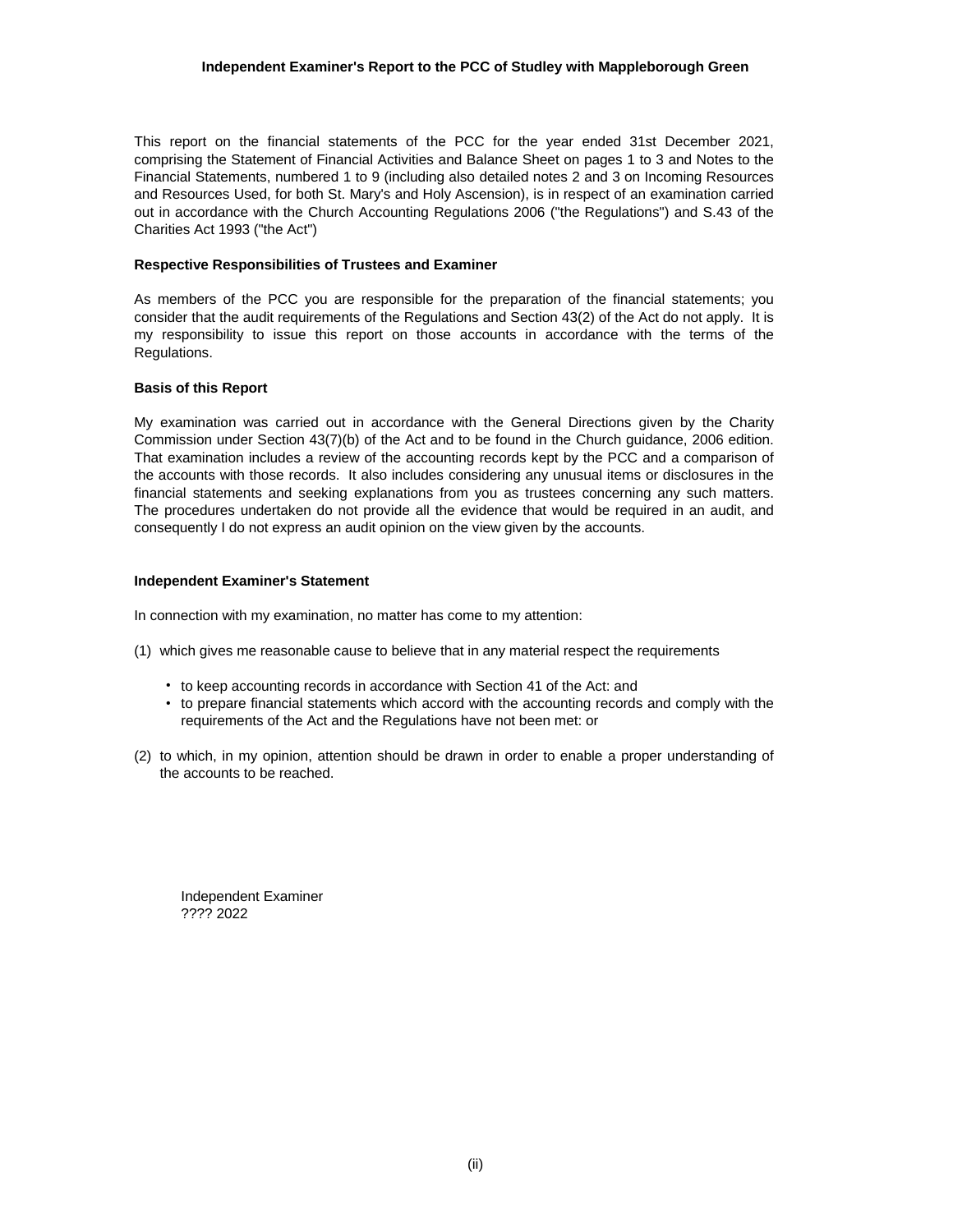## **Parish of Studley with Mappleborough Green**

**Statement of Financial Activities (by Fund)**

**for the year ended 31st December 2021**

|                                                       |             |                                                    |        | 2021      |         |              | 2020              |
|-------------------------------------------------------|-------------|----------------------------------------------------|--------|-----------|---------|--------------|-------------------|
|                                                       |             | Unrestricted   Designated   Restricted   Endowment |        |           |         | <b>Total</b> | <b>Prior Year</b> |
|                                                       | <b>Note</b> |                                                    |        |           |         |              |                   |
| Income and endowments from:                           |             |                                                    |        |           |         |              |                   |
| Donations and legacies                                | $2(a)+(b)$  | 80,208                                             |        | 29,954    |         | 110,162      | 77,236            |
| Income from charitable activities                     | 2(b)(i)     | 2,458                                              |        |           |         | 2,458        |                   |
| Other trading activities                              | 2(c)        | 5,277                                              |        | 5,347     |         | 10,624       | 7,748             |
| Investments                                           | 2(e)        | 5,990                                              |        | 60        |         | 6,050        | 6,390             |
| Other income                                          | 2(b)(ii)    |                                                    |        | 1,740     |         | 1,740        | 1,740             |
| <b>Total incoming resources</b>                       |             | 93,933                                             |        | 37,101    |         | 131,034      | 93,114            |
|                                                       |             |                                                    |        |           |         |              |                   |
| <b>Expenditure on:</b>                                |             |                                                    |        |           |         |              |                   |
| Raising funds                                         | 3(c)        | 29                                                 |        |           |         | 29           |                   |
| Expenditure on charitable activities                  | 3(b)        | 94,598                                             |        | 62,200    |         | 156,798      | 169,968           |
| Other expenditure                                     | 3(d)        | $-50$                                              |        |           |         | $-50$        | 50                |
| <b>Total resources used</b>                           |             | 94,577                                             |        | 62,200    |         | 156,777      | 170,018           |
| Net incoming / outgoing resources before transfer     |             | $-644$                                             |        | $-25,099$ |         | $-25,743$    | $-76,904$         |
| <b>Transfers</b>                                      |             |                                                    |        |           |         |              |                   |
| Gross transfers between funds - in                    |             |                                                    |        | 12,539    |         | 12,539       | 20,689            |
| Gross transfers between funds - out                   |             | $-12,539$                                          |        |           |         | $-12,539$    | $-20,689$         |
| Net incoming before other gains and losses            |             | $-13,183$                                          |        | $-12,560$ |         | $-25,743$    | $-76,904$         |
| Other recognised gains / losses                       |             |                                                    |        |           |         |              |                   |
| Gains / losses on investment assets                   |             |                                                    | 11,562 |           |         | 11,562       | $-18,142$         |
| Gains on revaluation, fixed assets, charity's own use |             |                                                    |        |           |         |              |                   |
| Net movement in funds                                 |             | $-13,183$                                          | 11,562 | $-12,560$ |         | $-14,181$    | $-95,046$         |
| <b>Reconciliation of funds</b>                        |             |                                                    |        |           |         |              |                   |
| Total funds brought forward at 1st January            |             | 204,523                                            | 86,719 | 48,762    | 194,056 | 534,060      | 629,106           |
| Total funds carried forward at 31st December          |             | 191,340                                            | 98,281 | 36,202    | 194,056 | 519,879      | 534,060           |
|                                                       |             |                                                    |        |           |         |              |                   |

ATG<br>23/01/2021  $23/01/2021$  1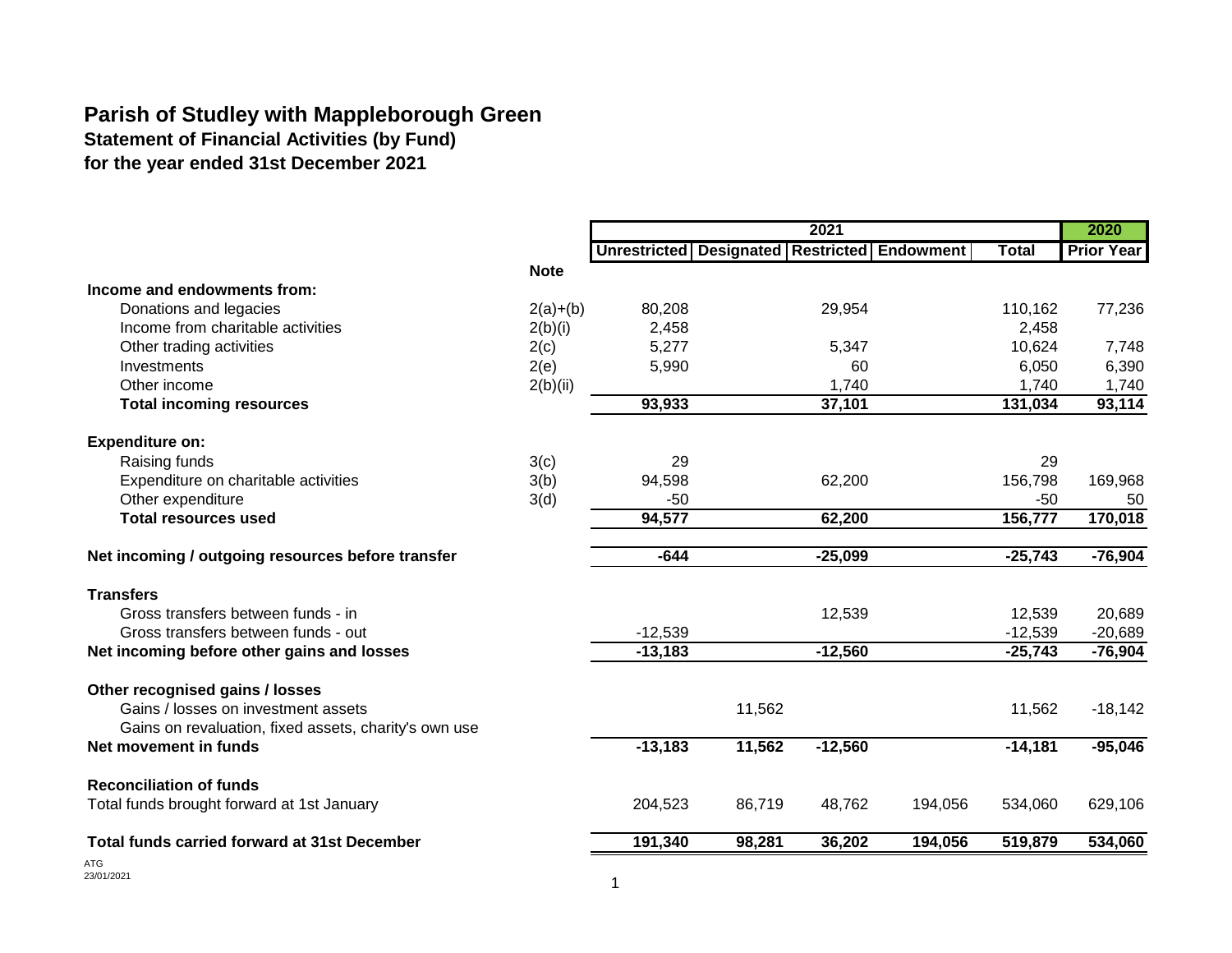## **Parish of Studley with Mappleborough Green**

**Statement of Financial Activities (by Church) for the year ended 31st December 2021**

|                                                    |             |                            |                              | 2021                                 |                                   |                            |                                   | 2020                                 |                                   |                                |
|----------------------------------------------------|-------------|----------------------------|------------------------------|--------------------------------------|-----------------------------------|----------------------------|-----------------------------------|--------------------------------------|-----------------------------------|--------------------------------|
|                                                    | <b>Note</b> | Parish<br><b>Fund</b><br>£ | St. Mary's<br><b>Studley</b> | <b>Holy</b><br><b>Ascension</b><br>£ | <b>Total</b><br><b>Funds</b><br>£ | Parish<br><b>Fund</b><br>£ | St. Mary's<br><b>Studley</b><br>£ | <b>Holy</b><br><b>Ascension</b><br>£ | <b>Total</b><br><b>Funds</b><br>£ | Year on<br>Year<br>Change<br>£ |
| Income & Endowments (Page 7(a) to 7(c) for Detail) |             |                            |                              |                                      |                                   |                            |                                   |                                      |                                   |                                |
| Donations and Legacies                             | $2(a+b)$    | 2,007                      | 64,930                       | 43,224                               | 110,162                           | 396                        | 51,556                            | 25,284                               | 77,236                            | 32,925                         |
| <b>Other Trading Activities</b>                    | 2(c)        |                            | 7,956                        | 2,669                                | 10,625                            |                            | 6,116                             | 1,632                                | 7,748                             | 2,876                          |
| Income from Charitable Activities                  | 2(b)(i)     |                            |                              | 2,458                                | 2,458                             |                            |                                   |                                      |                                   | 2,458                          |
| <b>Other Ordinary Incoming Resources</b>           | 2(b)(ii)    | 1,740                      |                              |                                      | 1,740                             | 1,740                      |                                   |                                      | 1,740                             |                                |
| Investments                                        | 2(e)        |                            | 1,069                        | 4,981                                | 6,050                             |                            | 1,723                             | 4,667                                | 6,390                             | $-340$                         |
| <b>Total Income &amp; Endowments</b>               |             | 3,747                      | 73,955                       | 53,333                               | 131,034                           | 2,136                      | 59,395                            | 31,583                               | 93,114                            | 37,920                         |
| Expenditure (Page 8(a) to 8(c) for Detail)         |             |                            |                              |                                      |                                   |                            |                                   |                                      |                                   |                                |
| Expenditure on Charitable Activities               | 3(b)        | 1,465                      | 88,911                       | 66,422                               | 156,799                           | 169                        | 71,203                            | 98,596                               | 169,968                           | $-13,169$                      |
| <b>Raising Funds</b>                               | 3(c)        |                            | 19                           | 10                                   | 29                                |                            |                                   |                                      |                                   | 29                             |
| Other Expenses                                     | 3(d)        |                            | $-33$                        | $-17$                                | $-50$                             |                            | 33                                | 17                                   | 50                                | $-100$                         |
| <b>Total Resources Used</b>                        |             | 1,465                      | 88,897                       | 66,415                               | 156,778                           | 169                        | 71,236                            | 98,613                               | 170,018                           | $-13,240$                      |

2(a)

**Net Incoming / (Outgoing) Resources** 2,282 -14,942 -13,083 -25,743 1,967 -11,841 -67,030 -76,904 51,161

## **Gains and Losses on Investments** ATG

 $21/01/2021$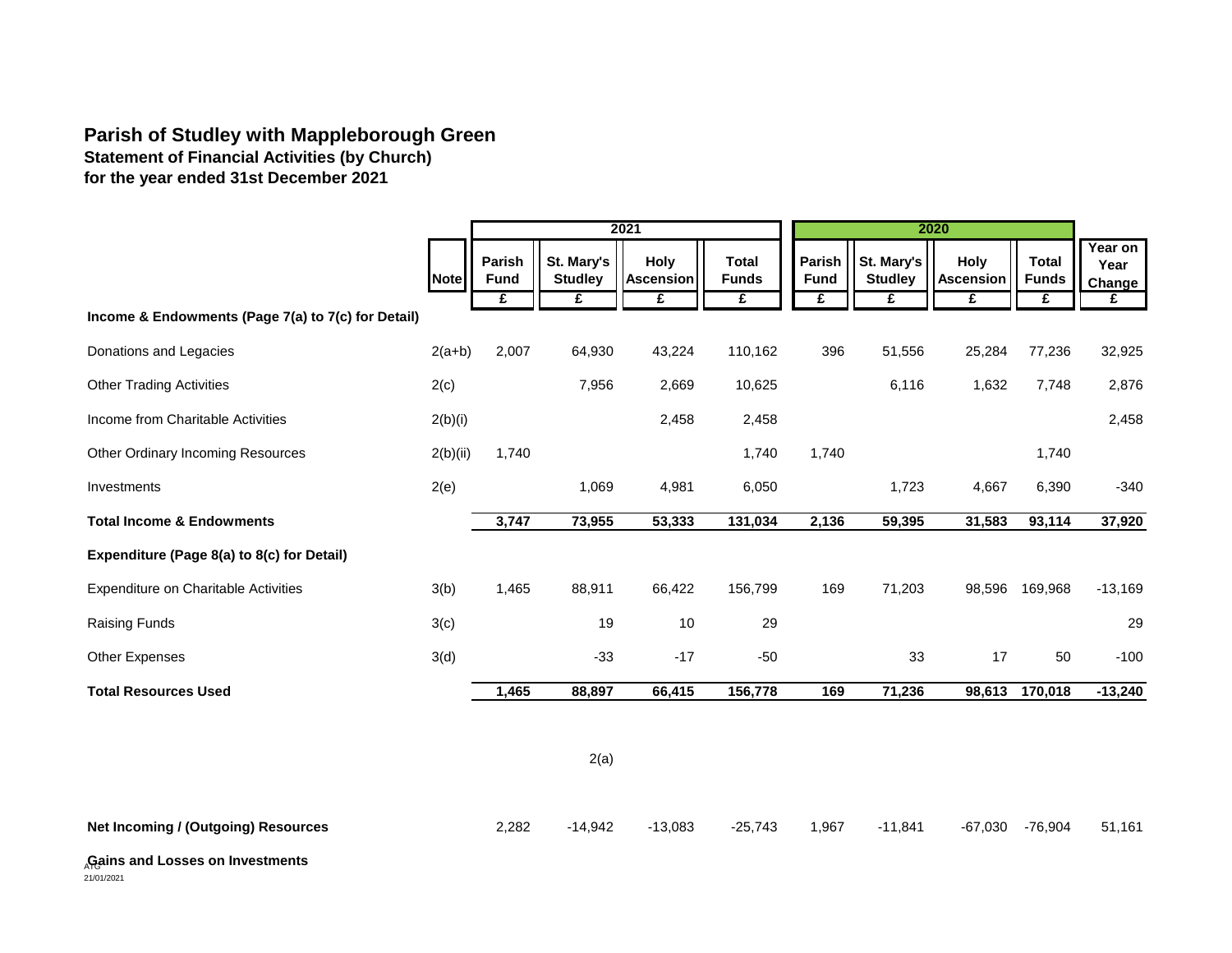## **Parish of Studley with Mappleborough Green**

**Statement of Financial Activities (by Church) for the year ended 31st December 2021**

|                                                   |                                           |                                   | 2021                                   |                            |                                   |                              | 2020                                 |                       |                                |
|---------------------------------------------------|-------------------------------------------|-----------------------------------|----------------------------------------|----------------------------|-----------------------------------|------------------------------|--------------------------------------|-----------------------|--------------------------------|
|                                                   | Parish<br><b>Fund</b><br><b>Note</b><br>£ | St. Mary's<br><b>Studley</b><br>£ | <b>Holy</b><br><b>Ascension</b> I<br>£ | Total<br><b>Funds</b><br>£ | <b>Parish</b><br><b>Fund</b><br>£ | St. Mary's<br><b>Studley</b> | <b>Holy</b><br><b>Ascension</b><br>£ | Total<br><b>Funds</b> | Year on<br>Year<br>Change<br>£ |
| - Realised<br>- Unrealised                        |                                           |                                   | 11,562                                 | 11,562                     |                                   |                              | $-18,142$                            | $-18,142$             | 29,704                         |
| Depreciation Charged in Year (Page 14 for Detail) |                                           |                                   |                                        |                            |                                   |                              |                                      |                       |                                |
| <b>Net Movement in Funds</b>                      | 2,282                                     | $-14,942$                         | $-1,521$                               | $-14,181$                  | 1,967                             | $-11,841$                    | $-85,172$                            | $-95,046$             | 80,865                         |
| Balance Brought Forward at 1st January            | 11,645                                    | 176,356                           | 98,930                                 | 286,931                    | 9,678                             | 188,197                      | 184,102                              | 381,977               | $-95,046$                      |
| <b>Balance Carried Forward at 31st December</b>   | 13,927                                    | 161,415                           | 97,409                                 | 272,750                    | 11,645                            | 176,356                      | 98,930                               | 286,931               | $-14,181$                      |

2(b)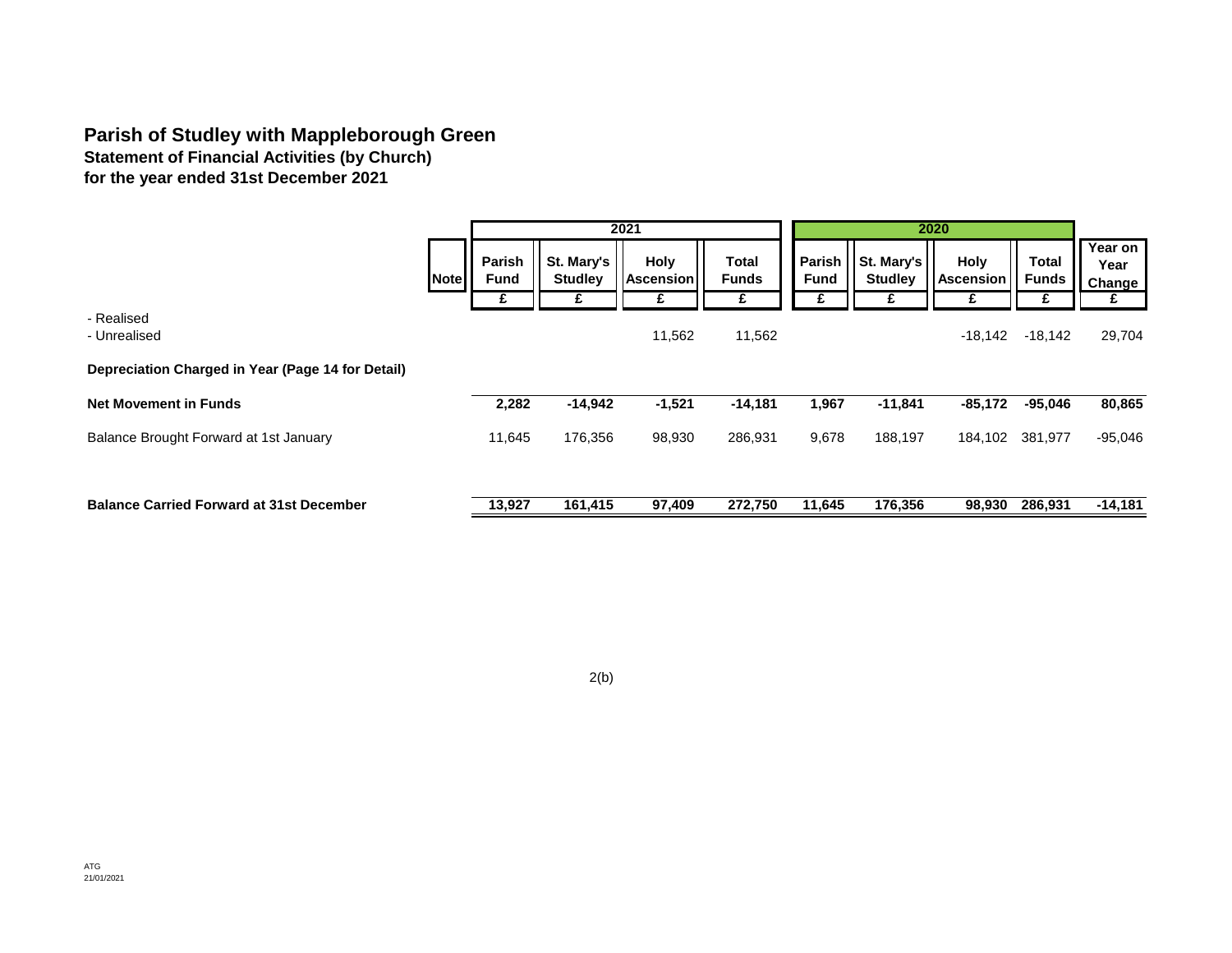## **Parish of Studley with Mappleborough Green Balance Sheet at 31st December 2021**

|                                     |             |                              |                              | 2021                            |                              |                       |                              | 2020                            |                              |                           |
|-------------------------------------|-------------|------------------------------|------------------------------|---------------------------------|------------------------------|-----------------------|------------------------------|---------------------------------|------------------------------|---------------------------|
|                                     | <b>Note</b> | <b>Parish</b><br><b>Fund</b> | St. Mary's<br><b>Studley</b> | <b>Holy</b><br><b>Ascension</b> | <b>Total</b><br><b>Funds</b> | Parish<br><b>Fund</b> | St. Mary's<br><b>Studley</b> | <b>Holy</b><br><b>Ascension</b> | <b>Total</b><br><b>Funds</b> | Year on<br>Year<br>Change |
| See Page 13 for Detail              |             | £                            | £                            | £                               | £                            | £                     | £                            | £                               | £                            | $\mathbf{f}$              |
| <b>Fixed Assets</b>                 |             |                              |                              |                                 |                              |                       |                              |                                 |                              |                           |
| <b>Tangible Fixed Assets</b>        | 5a          |                              | 120,000                      | 74,056                          | 194,056                      |                       | 120,000                      | 74,056                          | 194,056                      |                           |
| Investment assets                   | 5b          |                              |                              | 97,989                          | 97,989                       |                       |                              | 86,426                          | 86,426                       | 11,563                    |
| <b>Total Fixed Assets</b>           |             |                              | 120,000                      | 172,045                         | 292,045                      |                       | 120.000                      | 160,482                         | 280,482                      | 11,563                    |
| <b>Current Assets</b>               |             |                              |                              |                                 |                              |                       |                              |                                 |                              |                           |
| Debtors                             | 6           | 431                          | 3,423                        | 3,209                           | 7,063                        | 113                   | 4,534                        | 1,961                           | 6,609                        | 454                       |
| <b>Short Term Deposits</b>          | 8a          |                              | 136,186                      | 39,304                          | 175,490                      |                       | 156,400                      | 55,873                          | 212,273                      | $-36,783$                 |
| Cash at Bank and in Hand            | 8b          | 26,529                       | 12,995                       | 22,396                          | 61,920                       | 11,457                | 7,288                        | 20,159                          | 38,904                       | 23,016                    |
| <b>Total Current Assets</b>         |             | 26,960                       | 152,604                      | 64,909                          | 244,473                      | 11,570                | 168,223                      | 77,993                          | 257,786                      | $-13,313$                 |
| <b>Liabilities</b>                  |             |                              |                              |                                 |                              |                       |                              |                                 |                              |                           |
| Amounts Falling Due Within One Year | 7           | $-16,409$                    | $-200$                       | $-30$                           | $-16,639$                    | $-3,300$              | $-878$                       | $-30$                           | $-4,208$                     | $-12,431$                 |
| <b>Net Current Assets</b>           |             | 10,551                       | 152,404                      | 64,879                          | 227,834                      | 8,270                 | 167,345                      | 77,963                          | 253,578                      | $-25,744$                 |
| <b>Net Assets</b>                   |             | 10,551                       | 272,404                      | 236,924                         | 519,879                      | 8,270                 | 287,345                      | 238,445                         | 534,060                      | $-14,181$                 |
| <b>Funds</b>                        |             |                              |                              |                                 |                              |                       |                              |                                 |                              |                           |
| Unrestricted                        |             | 644                          | 135,195                      | 55,501                          | 191,340                      | 102                   | 138,401                      | 66,020                          | 204,523                      | $-13,183$                 |
| Designated                          |             |                              | 292                          | 97,989                          | 98,281                       |                       | 292                          | 86,426                          | 86,718                       | 11,563                    |
| Restricted                          |             | 9,907                        | 16,917                       | 9,378                           | 36,202                       | 8,168                 | 28,652                       | 11,943                          | 48,763                       | $-12,561$                 |
| Endowment                           |             |                              | 120,000                      | 74,056                          | 194,056                      |                       | 120,000                      | 74,056                          | 194,056                      |                           |
| Total                               | 9           | 10,551                       | 272,404                      | 236,924                         | 519,879                      | 8,270                 | 287,345                      | 238,445                         | 534,060                      | $-14,181$                 |

**Approved by the Parochial Church Council and signed on its behalf by: Chairperson …………………………………Date……………….**

**Member …………………………………Date……………….**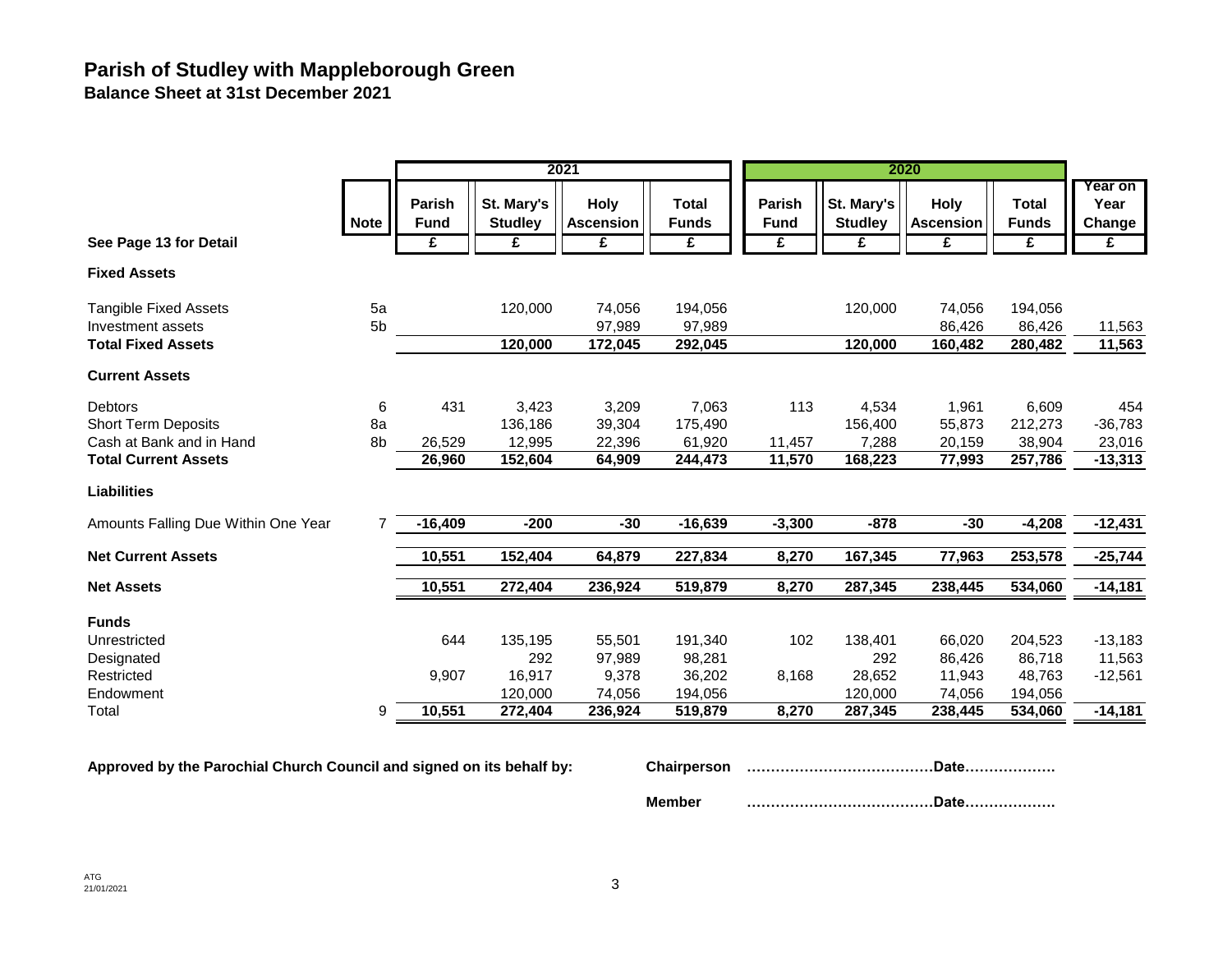#### **Parish of Studley with Mappleborough Green Review of Financial Activities and Affairs for the Year Ended 31st December 2021**

**1. Studley** - In 2021 income from planned giving and general plate collections was some £417 higher than 2020. The major areas affected were Gift Aid donations which were £797 lower than the previous year, plate collections £262 higher, Gift Aid £1,220 higher, Charities Aid Foundation receipts were £50 lower and Sundry Donations were £218 lower. Income from fees was £3,599 lower than in 2018. The Gift Day in December raised £4,025, £4,325 lower than 2020, and is included in the total receipts. Overall income was around £2,744 higher than 2020. Expenditure was £1,020 higher than 2020 with the net result was that total income was less than total expenditure by £4,236 which, when added to the Investment Income of £1068, gave an overall deficit of £3,168 for the year. In addition the church transferred £39 to the parish centre account. Adding these items to the deficit of £3,168 gives a final deficit of £3,207.

**Mappleborough Green** income from planned giving and general plate was £3,148 higher than 2020. The areas affected were plate collections were up £260, planned giving up £2,014, Charities Aid Foundation level at £300 for the year, Sundry Donations up £112 and Gift Aid up £762. Fees income was up £1,127, and the Gift Day in December raised £2,275 which was some £175 higher than 2020. Fund raising activity £2,658 which was all additional income as no activity was possible in 2020. Expenditure was £5,204 higher than 2020. Overall expenditure exceeded income producing a loss of £2,940. Dividend and interest income produced a £4,922 giving a net surplus of £1,982. In addition the church transferred £12,500 to the Fabric Fund, however there was a partial recovery on the stock markets with the reusult that the Charifund Investment increased in value providing an unrealised surplus of £11,562 all of which gave a final surplus of £1,044.

**2** 2021 saw a resurgance in the financial and investment markets and at the end of the year, as mentioned above, the Mappleborough Green investment in the M&G Investment Fund for Charities showed an unrealised profit of £11,652 which took the investment to a closing balance of £97,989 at 31st December.

**3.** A total of £106,456 was spent on providing the Christian Ministry for the Parish, split between Parish £1,465, St Mary's £68,270 and Holy Ascension £36,721 (See page 16). This sum included the contribution to the Diocese for the Parish Share of £61,433. The Parish Share included a sum of almost £11,000 paid to the Diocesan Support Fund, to assist churches that are unable to pay the full cost of their clergy. This represents 19% of the full cost of a clergy post. During the year Mappleborough Green raised £190 for outward giving.

**4.** Routine Maintenance and Servicing accounted for £1,567 at Studley and £2,407 at Mappleborough Green. These costs were mainly for boiler servicing, fire extiguisher contracts, PAT Testing, minor electrical work, organ tuning & church alarm system maintenance. Major expenditure at Studley was £18,761 mainly relating to repairs to the bell tower to ensure that it is structurally sound with no risk of falling masonery. Expenditure at Mappleborough Green amounted to £28,106 which relates to the completion of the servery project and a major refurbishment of the boiler.

**5.** Once again thank you to everyone who has helped with the finances over the past year whether it has been counting the cash from collections at services, giving regularly to church funds or maintaining the accounts. In particular my thanks to Joyce Duffin and Erica Hayton for their work on the accounts of the two churches. A number of people also provide a variety of resources for which they seek no payment. This is very much appreciated and it is important to bear this in mind when looking at our costs for outreach and services which often do not reflect the full cost because of the generosity of people.

Patrick Smith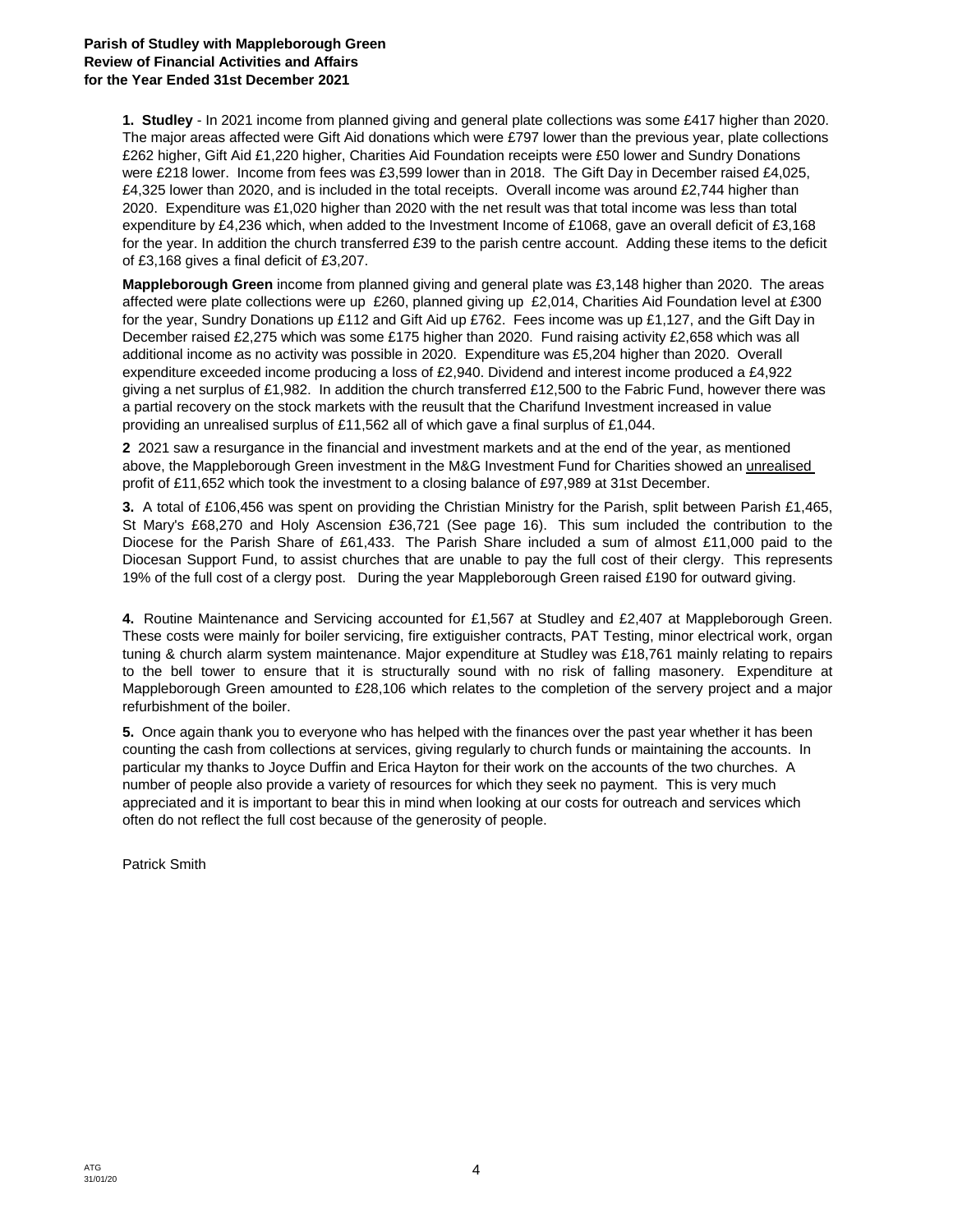#### **1. Accounting Policies**

The Financial Statements have been prepared in accordance with the Church Accounting Regulations 2006, together with applicable accounting standards and the Statement of Recommended Practice (SORP) 2015 (FRS 102).

The Financial Statements have been prepared under the historical cost convention except for the valuation of investment assets, which are shown at market value. The Parish Account receives funds which are provided by both churches, individually, to pay joint costs but the individual costs are reflected in the individual church financial statements which also reflect the appropriate funds. The accounts include all transactions, assets and liabilities for which the PCC is responsible in law. They do not include the accounts of church groups that owe their main affiliation to another body, nor those that are informal gatherings of church members.

#### **Funds**

*Unrestricted funds* are general funds which can be used for PCC ordinary purposes.

*Designated funds* are part of the unrestricted funds set aside by the PCC for a particular project. The PCC may place these in a separate unrestricted fund called a designated fund. Funds so designated may be redesignated by the PCC and so designation does not prevent funds from being spent on other purposes. All unrestricted funds comprise income funds which the PCC must spend within a reasonable time.

*Restricted funds* represent (a) income from trusts or endowments which may be expended only on those restricted objects provided in the terms of the trust or bequest, and (b) donations or grants received for a specific object or invited by the PCC for a specific object. The funds may only be expended on the specific object for which they were given. Any balance remaining unspent at the end of each year must be carried forward as a balance on that fund. The PCC does not usually invest separately for each fund. Where there is no separate investment, interest is apportioned to individual funds on an average balance basis.

*Endowment funds* are funds, the capital of which must be maintained; only income arising from investment of the endowment may be used either as restricted or unrestricted funds depending upon the purpose for which the endowment was established.

#### **Incoming Resources**

#### *Voluntary Income and Capital Resources*

Collections are recognised when received by, or on behalf of, the PCC. Planned Giving receivable under covenant is recognised only when received. Income Tax recoverable on covenants or gift aid donations is recognised when the income is recognised.

Grants and legacies to the PCC are accounted for as soon as the PCC is notified of its legal entitlement and the amount due.

Funds raised through the fete, garden party and similar events are accounted for gross wherever possible.

#### *Other Ordinary Income*

Rental Income from the letting of church premises is recognised when the rental is due.

#### *Income from Investments*

Dividends and interest are accounted for when receivable. Tax recoverable on such income is recognised in the same accounting year.

#### *Gains and Losses on Investments*

Unrealised gains or losses are accounted for on revaluation of investments at 31st December. Realised gains or losses are recognised when the investments are sold.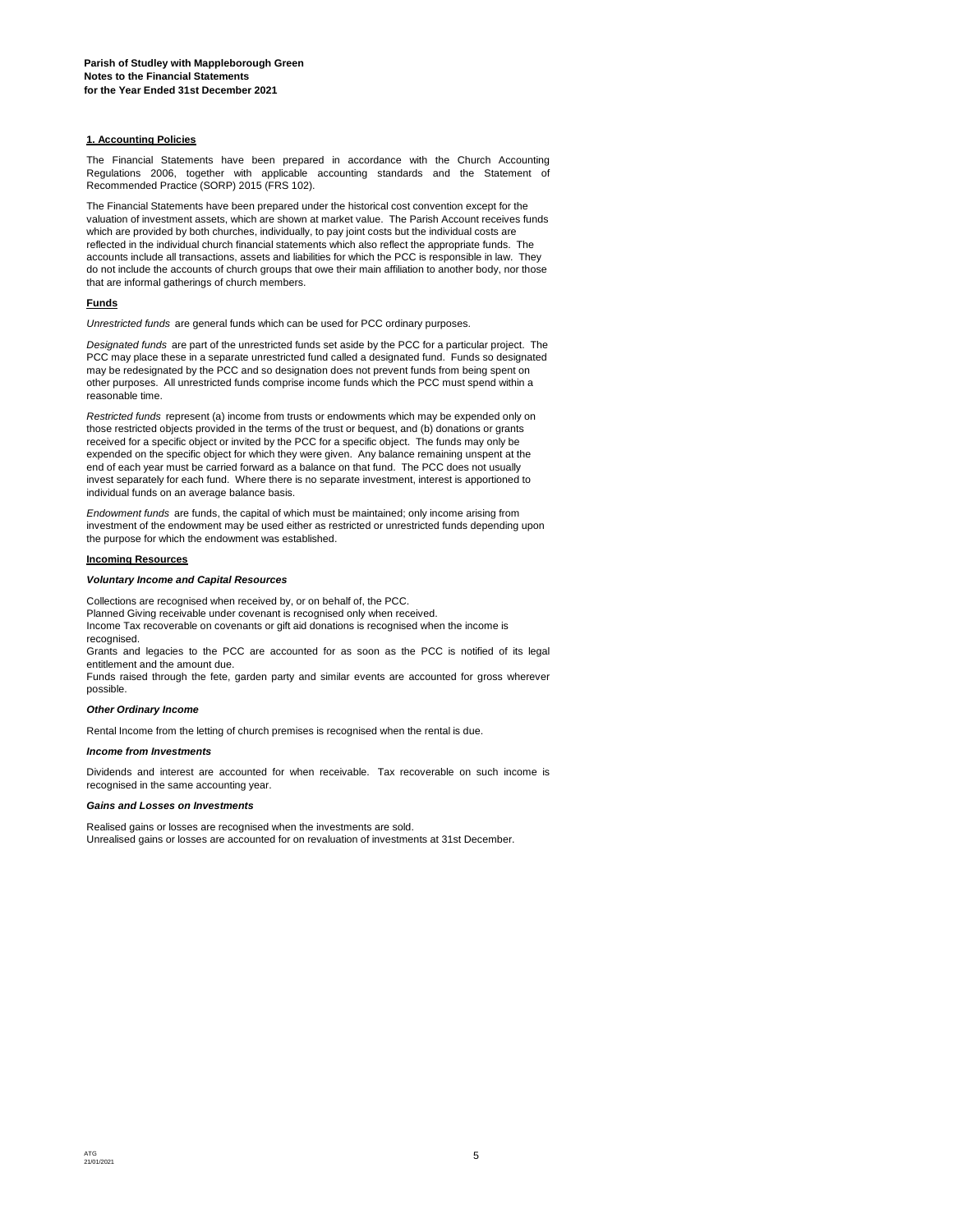#### **1. Accounting Policies (continued)**

#### **Resources Used**

#### *Grants*

Grants and donations are accounted for when paid over, or when awarded if that award creates a binding obligation on the PCC.

#### *Activities Directly Relating to the Work of the Church*

The diocesan quota, or parish share, is accounted for when payable. Any parish share unpaid at 31st December is provided for in the accounts as an operational (though not a legal) liability and is shown as a creditor in the Balance Sheet. The parish share was paid in full in 2021.

#### **Fixed Assets**

#### *Consecrated Land & Buildings and Moveable Church Furnishings*

Buildings are held at the 1997 insurance value currently and for the foreseeable future as agreed with our Examiner and following discussions with Church House, Coventry.

Consecrated and beneficed property is excluded from the accounts by s.96(2)(a) of the Charities Act 1993.

Moveable church furnishings are held by the churchwardens on special trust for the PCC, and those requiring a faculty for disposal are considered by the PCC to be inalienable property. They are listed in the church's inventory which can be inspected at any reasonable time. For inalienable property acquired prior to 1997 there is insufficient cost information available and therefore such assets are not valued in the accounts. Items acquired since 1st January 1997 have been capitalised and depreciated in the accounts over the anticipated useful economic life on a straight line basis. The economic life used was five years for items acquired up to 31st December 2004. Items acquired after that date have generally depreciated over three years to reflect the rapid technological changes and obsolescence in computers and such equipment.

In 2015 a new printer was purchased for the Administrator but was written off over twelve months due to the relatively low cost. In 2016 a second laptop was purchased for general parish use. In 2017 an additional printer was purchased for the Administration Office and a new laptop for general parish use. In line with a recommendation made by the Indepenedent Examiner at the 2016 accounts review items costing less than £1,000 are now fully written down in the year of purchase. Therefore the items purchased in 2017 were all fully written down in the year. No purchases or disposals were made in 2018 and 2020. In 2019 a new Administration Office computer and a second hand photocopier were purchased. Both were written off during the year. In 2021 a Mevo Camera was purchased to enhance "Live streaming" of services.

#### *Investments*

Investments are shown at market value at 31st December.

#### *Current Assets*

Amounts owing to the PCC at 31st December in respect of fees, rents or other income, are shown as debtors less provision for amounts that may prove uncollectable.

Short term deposits include cash held on deposit either with the CBF Church of England Funds; at the bank or building society.

Creditors include Grants that have been received but not yet spent for the specific purposes for which they were given. The figure also includes all fees paid as deposits and other advance payments for weddings and funerals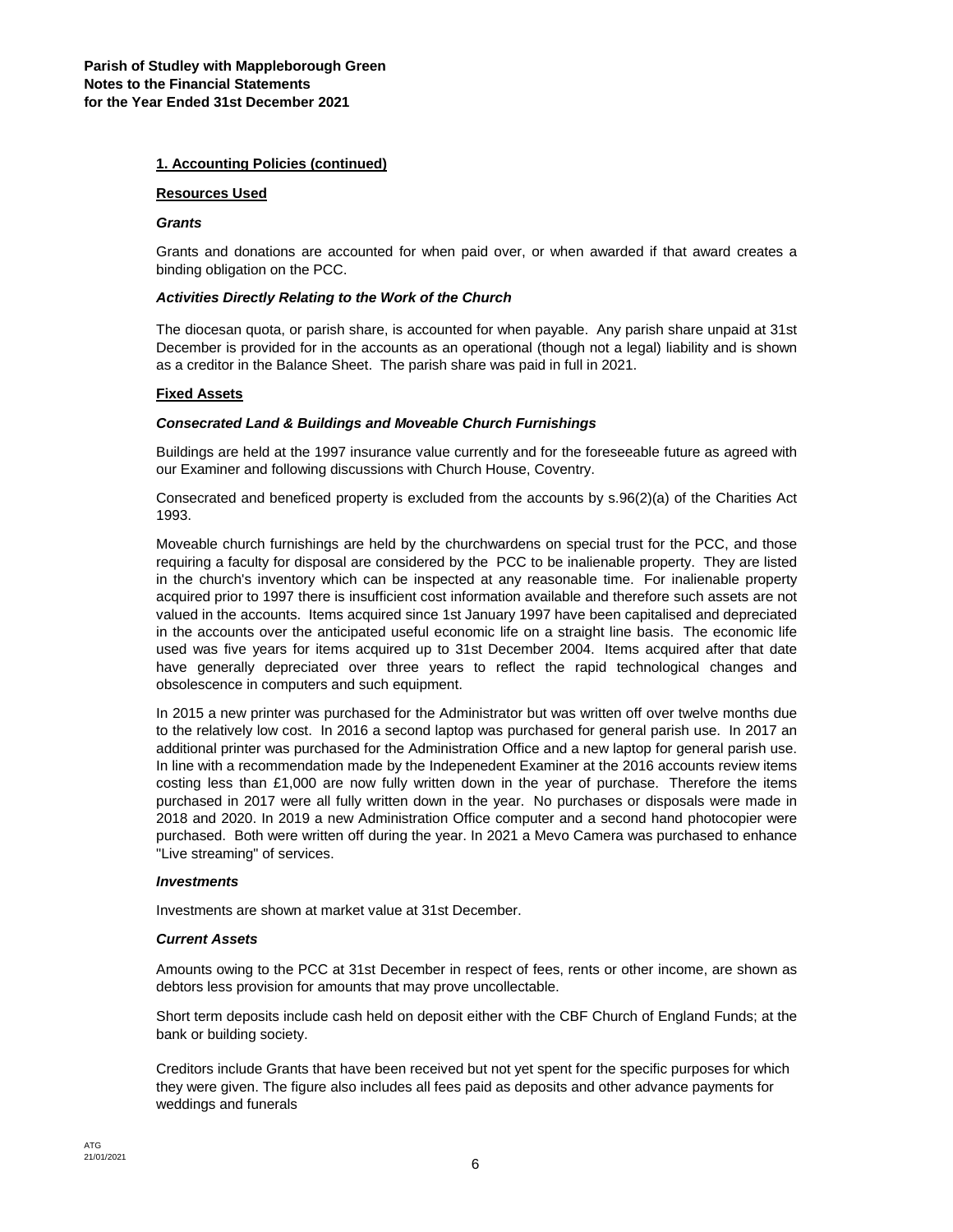**Parish of Studley with Mappleborough Green Notes to the Financial Statements (continued) for the Year Ended 31st December 2021**

|    |                                                       |        |                | 2021                      |                 |        |                | 2020                        |                |
|----|-------------------------------------------------------|--------|----------------|---------------------------|-----------------|--------|----------------|-----------------------------|----------------|
|    |                                                       | Parish |                | St. Mary's Holy Ascension | <b>Total</b>    | Parish |                | St. Mary's   Holy Ascension | Total          |
| 2  | <b>Incoming Resources</b>                             |        | <b>Studley</b> | Mappleborough             | <b>Funds</b>    |        | <b>Studley</b> | Mappleborough               | <b>Funds</b>   |
|    |                                                       | £      | £              | £                         | £               | £      | £              | £                           | £              |
| 2a | <b>Incoming Resources from Donors</b>                 |        |                |                           |                 |        |                |                             |                |
|    | <b>Planned Giving</b>                                 |        |                |                           |                 |        |                |                             |                |
|    | <b>Gift Aid Donations</b>                             | 1,415  | 39,684         | 7,266                     | 48,366          | 52     | 38,875         | 13,006                      | 51,933         |
|    | Income Tax Recoverable on Gift Aid                    | 387    | 8,953          | 5,207                     | 14,546          | 69     | 7,404          | 4,445                       | 11,918         |
|    | Other Planned Giving (including CAF)                  |        | 120            | 300                       | 420             |        | 170            | 300                         | 470            |
|    | Collections (Open Plate) at all Services              |        | 1,342          | 578                       | 1,920           |        | 1,080          | 318                         | 1,398          |
|    | Give As You Earn Scheme                               |        |                | 13,873                    | 13,873          |        |                | 6,119                       | 6,119          |
|    | <b>Sundry Donations</b>                               | 205    | 2,702          | 971                       | 3,878           | 275    | 2,205          | 593                         | 3,073          |
|    | <b>Sub Total</b>                                      | 2,007  | 52,801         | 28,195                    | 83,003          | 396    | 49,734         | 24,781                      | 74,911         |
|    | Legacies                                              |        | 500            |                           | 500             |        |                |                             |                |
|    | <b>Total</b>                                          | 2,007  | 53,301         | 28,195                    | 83,503          | 396    | 49,734         | 24,781                      | 74,911         |
| 2b | <b>Other Voluntary Incoming Resources</b>             |        |                |                           |                 |        |                |                             |                |
|    | <b>Charity Fund Raising</b>                           |        |                |                           |                 |        |                |                             |                |
|    | Grants                                                |        | 11,629         | 15,029                    | 26,658          |        | 1,822          | 503                         | 2,325          |
|    | Donations                                             |        |                |                           |                 |        |                |                             |                |
|    | (i) Fetes & Other Fund Raising Events                 |        |                | 2.458                     | 2,458           |        |                |                             |                |
|    | Fund Raising - Parish Centre/Ankcorn House            |        |                |                           |                 |        |                |                             |                |
|    | Income from DCC's for Property Maintenance            | 240    |                |                           | 240             | 240    |                |                             | 240            |
|    | (ii) Income from DCC's for Equipment Purchases        | 1,500  |                |                           | 1,500           | 1,500  |                |                             | 1,500          |
|    | <b>Total</b>                                          | 1,740  | 11,629         | 17,487                    | 30,856          | 1,740  | 1,822          | 503                         | 4,065          |
|    |                                                       |        |                |                           |                 |        |                |                             |                |
| 2с | Income from Charitable & Ancilliary Trading           |        |                |                           |                 |        |                |                             |                |
|    | Magazines                                             |        |                |                           |                 |        |                |                             |                |
|    | <b>Orders of Service</b>                              |        | 5,218          | 130                       |                 |        | 4.505          | 220                         | 4,725          |
|    | Lettings - Church/Parish Centre/Ankcorn House         |        |                |                           | 5,348           |        |                |                             |                |
|    | <b>Memorial Trees</b>                                 |        |                |                           |                 |        |                |                             |                |
|    | Other Income                                          |        |                |                           |                 |        |                |                             |                |
|    | Fees<br><b>Total</b>                                  |        | 2,738<br>7,956 | 2,539<br>2,669            | 5,277<br>10,625 |        | 1,611<br>6,116 | 1,412<br>1,632              | 3,023<br>7,748 |
|    |                                                       |        |                |                           |                 |        |                |                             |                |
| 2d | <b>Other Ordinary Incoming Resources</b>              |        |                |                           |                 |        |                |                             |                |
|    | <b>Insurance Claims</b>                               |        |                |                           |                 |        |                |                             |                |
|    | <b>Total</b>                                          |        |                |                           |                 |        |                |                             |                |
| 2е | Income from Investments                               |        |                |                           |                 |        |                |                             |                |
|    | Dividends and Interest                                |        | 1,069          | 4,981                     | 6,050           |        | 1,723          | 4,667                       | 6,390          |
|    | <b>Realised Gains</b>                                 |        |                |                           |                 |        |                |                             |                |
|    | <b>Total</b>                                          |        | 1,069          | 4,981                     | 6,050           |        | 1,723          | 4,667                       | 6,390          |
|    |                                                       |        |                |                           |                 |        |                |                             |                |
|    | <b>Total Incoming Resources</b>                       | 3,747  | 73,955         |                           | 53,333 131,034  | 2,136  | 59,395         | 31,583                      | 93,114         |
|    | N.B. Incoming Resources (2a) includes Gift Day Income |        | 4,025          | 2,275                     | 6,300           |        | 8,350          |                             | 2,100 10,450   |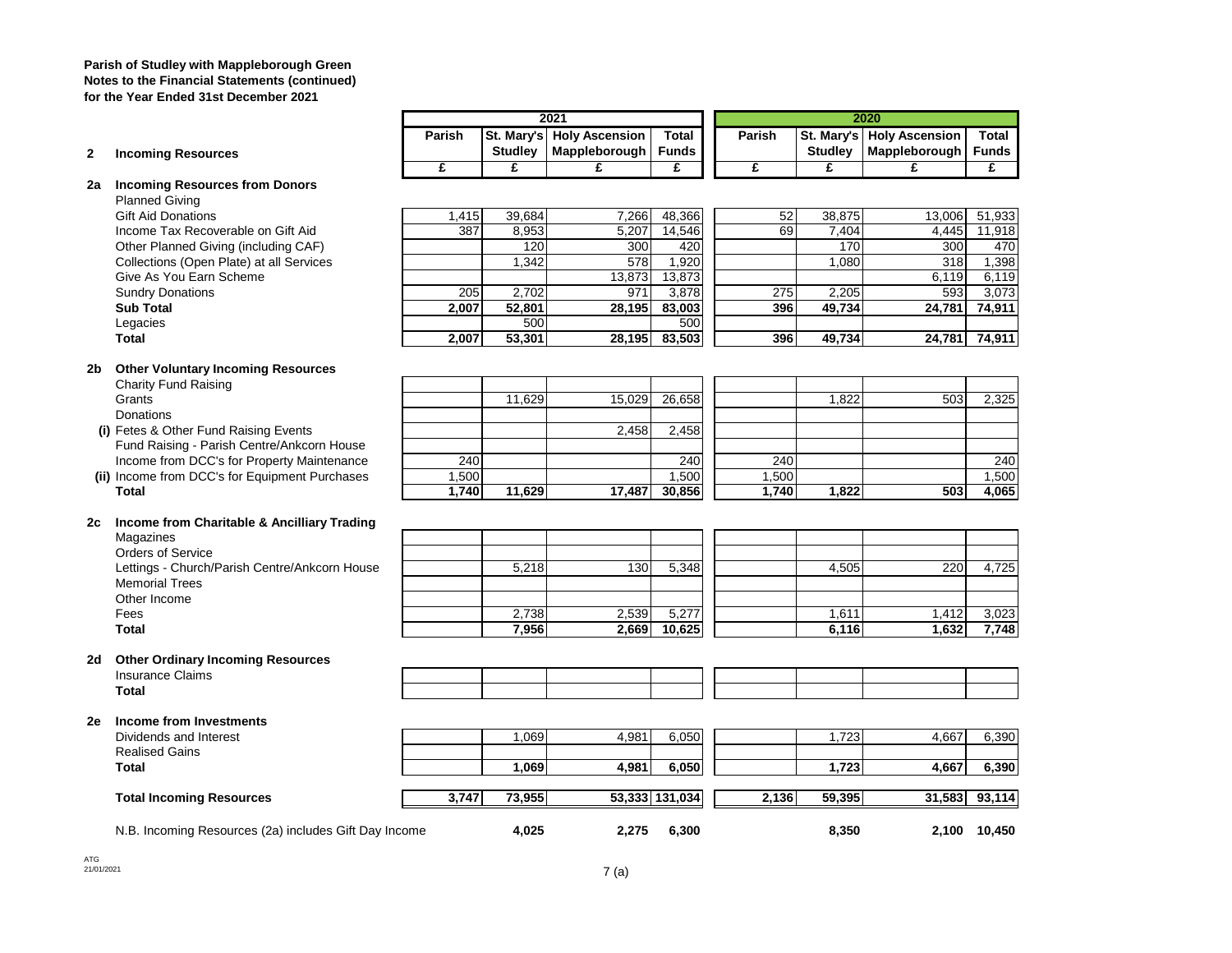#### **St, Mary's Church, Studley Notes to the Financial Statements (continued) for the Year Ended 31st December 2021**

|                                                       | <b>STUDLEY</b>      |                             |        |                    |              |                             |                 |                         |  |
|-------------------------------------------------------|---------------------|-----------------------------|--------|--------------------|--------------|-----------------------------|-----------------|-------------------------|--|
|                                                       |                     | 2021                        |        |                    |              | 2020                        |                 |                         |  |
| 2 Incoming Resources                                  | <b>General Fund</b> | Parish Centre   Fabric Fund |        | <b>Total Funds</b> | General Fund | Parish Centre   Fabric Fund |                 | <b>Total Funds</b><br>£ |  |
| 2a Incoming Resources from Donors                     | £                   | £                           | £      | £                  | £            | £                           | £               |                         |  |
| <b>Planned Giving</b>                                 |                     |                             |        |                    |              |                             |                 |                         |  |
| <b>Gift Aid Donations</b>                             | 37,221              |                             | 2,463  | 39,684             | 38,018       |                             | 857             | 38,875                  |  |
| Income Tax Recoverable on Gift Aid                    | 8,410               |                             | 543    | 8,953              | 7,190        |                             | 214             | 7,404                   |  |
| Other Planned Giving (including CAF)                  | 120                 |                             |        | 120                | 170          |                             |                 | 170                     |  |
| Collections (Open Plate) at all Services              | 1,342               |                             |        | 1,342              | 1,080        |                             |                 | 1,080                   |  |
| Give As You Earn Scheme                               |                     |                             |        |                    |              |                             |                 |                         |  |
| <b>Sundry Donations</b>                               | 1,987               |                             | 715    | 2,702              | 2,205        |                             |                 | 2,205                   |  |
| Sub Total                                             | 49,080              |                             | 3,721  | 52,801             | 48,663       |                             | 1,071           | 49,734                  |  |
| Legacies                                              |                     |                             | 500    | 500                |              |                             |                 |                         |  |
| Total                                                 | 49.080              |                             | 4,221  | 53,301             | 48.663       |                             | 1,071           | 49,734                  |  |
| 2b Other Voluntary Incoming Resources                 |                     |                             |        |                    |              |                             |                 |                         |  |
| Charity Fund Raising                                  |                     |                             |        |                    |              |                             |                 |                         |  |
| Grants                                                | 1,200               | 2,158                       | 8,271  | 11,629             |              |                             | 1,822           | 1,822                   |  |
| <b>Donations</b>                                      |                     |                             |        |                    |              |                             |                 |                         |  |
| (i) Fetes & Other Fund Raising Events                 |                     |                             |        |                    |              |                             |                 |                         |  |
| Fund Raising - Parish Centre                          |                     |                             |        |                    |              |                             |                 |                         |  |
|                                                       |                     |                             |        |                    |              |                             |                 |                         |  |
| Total                                                 | 1,200               | 2,158                       | 8,271  | 11,629             |              |                             | 1,822           | 1,822                   |  |
| 2c Income from Charitable & Ancilliary Trading        |                     |                             |        |                    |              |                             |                 |                         |  |
| Magazines                                             |                     |                             |        |                    |              |                             |                 |                         |  |
| Orders of Service                                     |                     |                             |        |                    |              |                             |                 |                         |  |
| Lettings - Parish Centre                              |                     | 5,218                       |        | 5,218              |              | 4,505                       |                 | 4,505                   |  |
| Other Income                                          |                     |                             |        |                    |              |                             |                 |                         |  |
| Fees                                                  | 2,738               |                             |        | 2,738              | 1,611        |                             |                 | 1,611                   |  |
| Total                                                 | 2,738               | 5,218                       |        | 7,956              | 1,611        | 4,505                       |                 | 6,116                   |  |
|                                                       |                     |                             |        |                    |              |                             |                 |                         |  |
| 2d Other Ordinary Incoming Resources                  |                     |                             |        |                    |              |                             |                 |                         |  |
| <b>Insurance Claims</b>                               |                     |                             |        |                    |              |                             |                 |                         |  |
| Total                                                 |                     |                             |        |                    |              |                             |                 |                         |  |
| 2e Income from Investments                            |                     |                             |        |                    |              |                             |                 |                         |  |
| Dividends and Interest                                | 1,068               |                             |        | 1,069              | 1,645        | 66                          | $\overline{12}$ | 1,723                   |  |
| Total                                                 | 1,068               |                             |        | 1,069              | 1,645        | 66                          | $\overline{12}$ | 1,723                   |  |
| <b>Total Incoming Resources</b>                       | 54,086              | 7,376                       | 12,493 | 73,955             | 51,919       | 4,571                       | 2,905           | 59,395                  |  |
|                                                       |                     |                             |        |                    |              |                             |                 |                         |  |
| N.B. Incoming Resources (2a) includes Gift Day Income | 4,025               |                             |        | 4,025              | 8,350        |                             |                 | 8,350                   |  |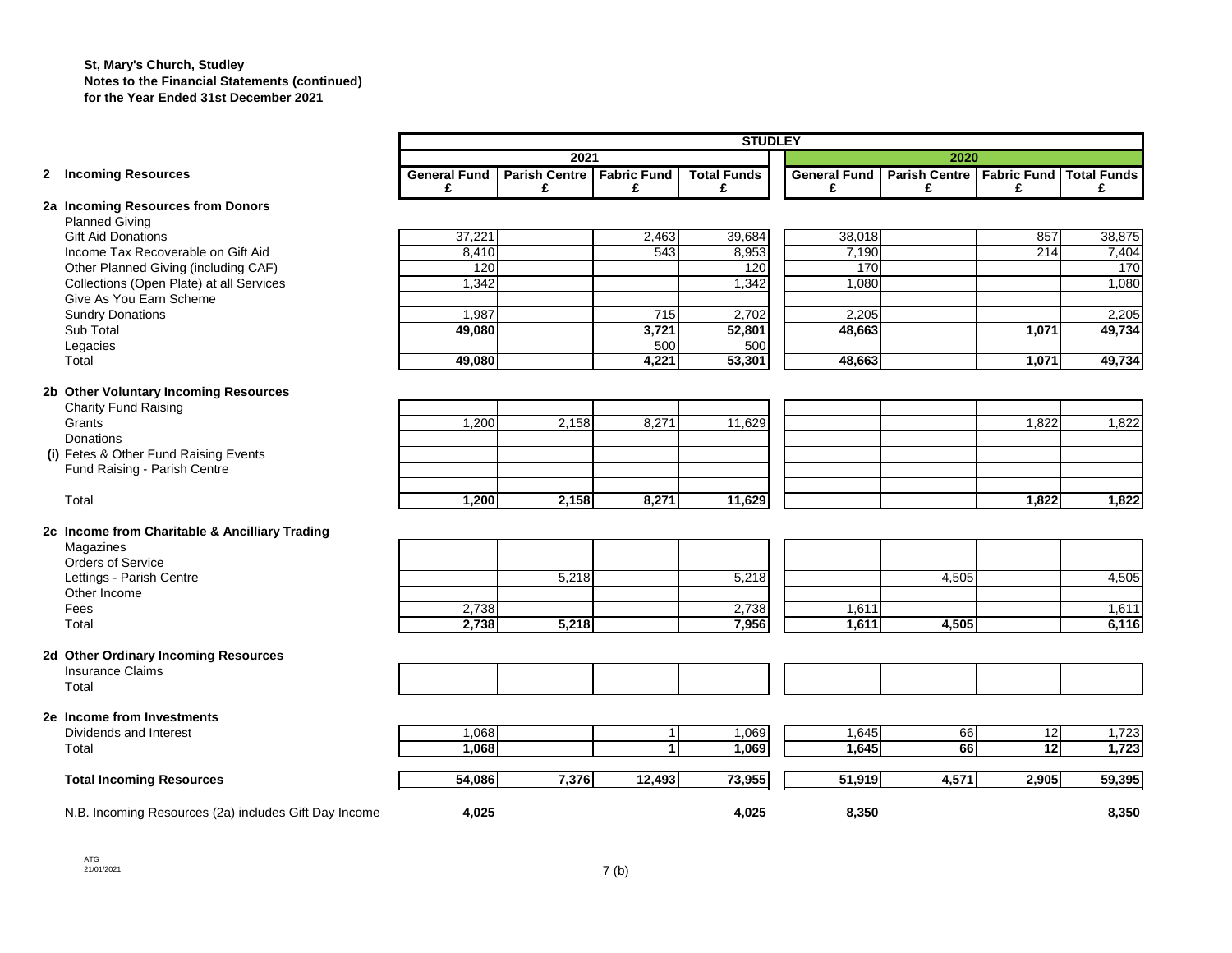#### **Holy Ascension Church, Mappleborough Green Notes to Financial Statements (continued) for the Year Ended 31st December 2021**

|                                                       |                     |                      |                    |                    | <b>MAPPLEBOROUGH GREEN</b> |                           |     |                    |
|-------------------------------------------------------|---------------------|----------------------|--------------------|--------------------|----------------------------|---------------------------|-----|--------------------|
|                                                       |                     | 2021                 |                    |                    |                            | 2020                      |     |                    |
|                                                       | <b>General Fund</b> | <b>Ankcorn House</b> | <b>Fabric Fund</b> | <b>Total Funds</b> | <b>General Fund</b>        | Ankcorn House Fabric Fund |     | <b>Total Funds</b> |
| 2 Incoming Resources                                  | £                   | £                    | £                  | £                  | £                          | £                         | £   | £                  |
| 2a Incoming Resources from Donors                     |                     |                      |                    |                    |                            |                           |     |                    |
| <b>Planned Giving</b>                                 |                     |                      |                    |                    |                            |                           |     |                    |
| <b>Gift Aid Donations</b>                             | 7,146               |                      | 120                | 7,266              | 12,886                     |                           | 120 | 13,006             |
| Income Tax Recoverable on Gift Aid                    | 5,177               |                      | 30                 | 5,207              | 4,415                      |                           | 30  | 4,445              |
| Other Planned Giving (including CAF)                  | 300                 |                      |                    | 300                | 300                        |                           |     | 300                |
| Collections (Open Plate) at all Services              | 578                 |                      |                    | 578                | 318                        |                           |     | 318                |
| Give As You Earn Scheme                               | 13,873              |                      |                    | 13,873             | 6,119                      |                           |     | 6,119              |
| <b>Sundry Donations</b>                               | 647                 | 24                   | 300                | 971                | 535                        | 58                        |     | 593                |
| Sub Total                                             | 27,721              | $\overline{24}$      | 450                | 28,195             | 24,573                     | 58                        | 150 | 24,781             |
| Legacies                                              |                     |                      |                    |                    |                            |                           |     |                    |
| Total                                                 | 27,721              | $\overline{24}$      | 450                | 28,195             | 24,573                     | 58                        | 150 | 24,781             |
| 2b Other Voluntary Incoming Resources                 |                     |                      |                    |                    |                            |                           |     |                    |
| Grants                                                | 200                 |                      | 14,829             | 15,029             |                            |                           | 503 | 503                |
| Donations                                             |                     |                      |                    |                    |                            |                           |     |                    |
| (i) Fetes & Other Fund Raising Events                 | 2,458               |                      |                    | 2,458              |                            |                           |     |                    |
| Fund Raising - Ankcorn House                          |                     |                      |                    |                    |                            |                           |     |                    |
| Total                                                 | 2,658               |                      | 14,829             | 17,487             |                            |                           | 503 | 503                |
| 2c Income from Charitable & Ancilliary Trading        |                     |                      |                    |                    |                            |                           |     |                    |
| Magazines                                             |                     |                      |                    |                    |                            |                           |     |                    |
| <b>Orders of Service</b>                              |                     |                      |                    |                    |                            |                           |     |                    |
| Lettings - Church/Ankcorn House                       |                     | 130                  |                    | 130                |                            | 220                       |     | 220                |
| <b>Charity Fund Raising</b>                           |                     |                      |                    |                    |                            |                           |     |                    |
| <b>Memorial Trees</b>                                 |                     |                      |                    |                    |                            |                           |     |                    |
| Other Income                                          |                     |                      |                    |                    |                            |                           |     |                    |
| Fees                                                  | 2,539               |                      |                    | 2,539              | 1,412                      |                           |     | 1,412              |
| Total                                                 | 2,539               | 130                  |                    | 2,669              | 1,412                      | 220                       |     | 1,632              |
| 2d Other Ordinary Incoming Resources                  |                     |                      |                    |                    |                            |                           |     |                    |
| <b>Insurance Claims</b>                               |                     |                      |                    |                    |                            |                           |     |                    |
| Total                                                 |                     |                      |                    |                    |                            |                           |     |                    |
| 2e Income from Investments                            |                     |                      |                    |                    |                            |                           |     |                    |
| Dividends and Interest                                | 4,922               |                      | 59                 | 4,981              | 4,479                      |                           | 188 | 4,667              |
| <b>Realised Investments</b>                           |                     |                      |                    |                    |                            |                           |     |                    |
| Total                                                 | 4,922               |                      | 59                 | 4,981              | 4,479                      |                           | 188 | 4,667              |
| <b>Total Incoming Resources</b>                       | 37,840              | 154                  | 15,338             | 53,332             | 30,464                     | $\overline{278}$          | 841 | 31,583             |
| N.B. Incoming Resources (2a) includes Gift Day Income | 2,275               |                      |                    | 2,275              | 2,100                      |                           |     | 2,100              |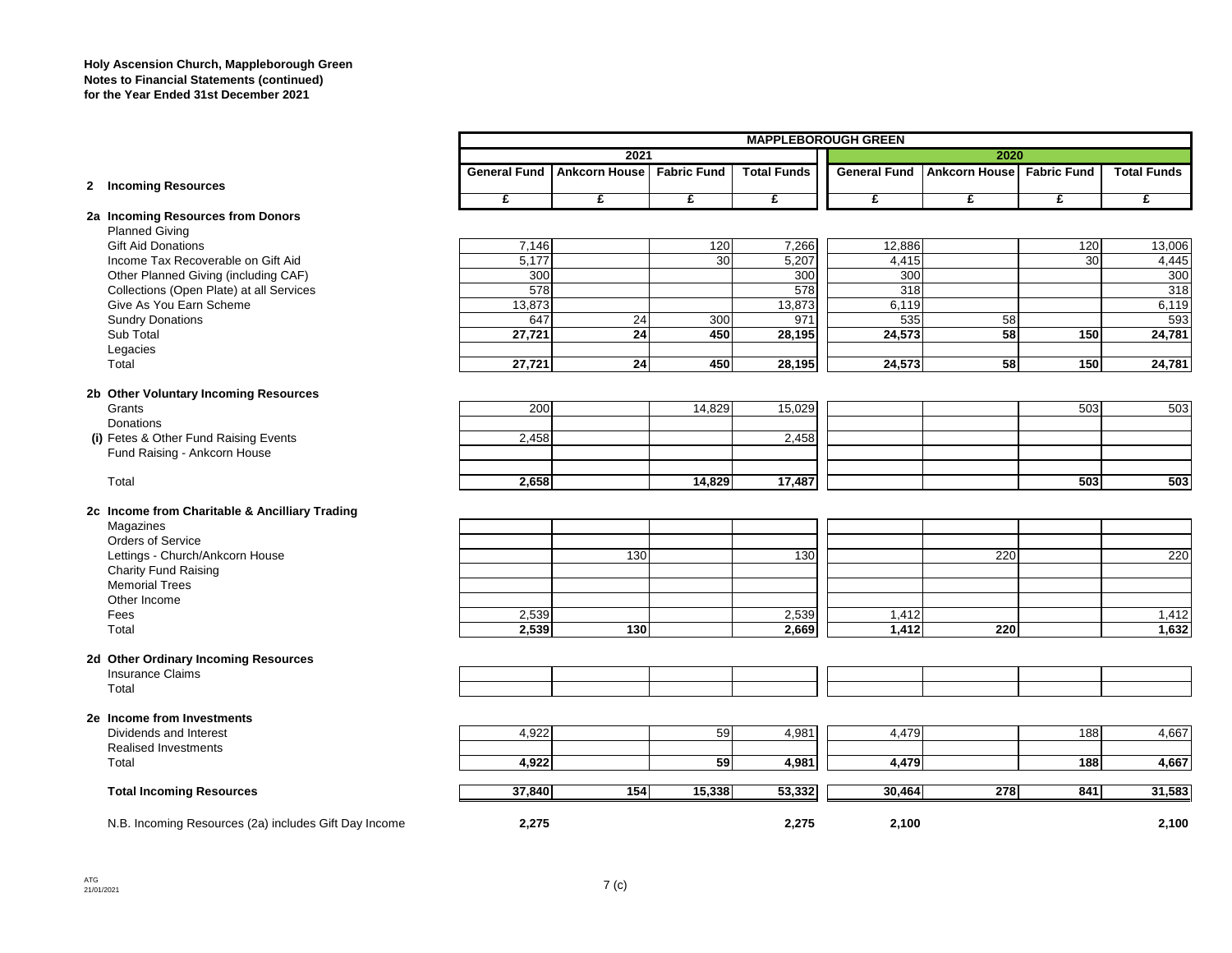#### **Parish of Studley with Mappleborough Green Notes to Financial Statements for the Year Ended 31st December 2021**

**`**

|                                                                                                            | Parish       |              | St. Mary's   Holy Ascension | Total                 | Parish |                | St. Mary's   Holy Ascension | Total               |
|------------------------------------------------------------------------------------------------------------|--------------|--------------|-----------------------------|-----------------------|--------|----------------|-----------------------------|---------------------|
| 3 Resources Used                                                                                           | £            | Studley<br>£ | Mappleborough<br>£          | <b>Funds</b><br>£     | £      | Studley<br>£   | Mappleborough<br>£          | <b>Funds</b><br>£   |
| 3a Grants                                                                                                  |              |              |                             |                       |        |                |                             |                     |
| Missionary and Charitable Giving                                                                           |              |              |                             |                       |        |                |                             |                     |
| <b>Church Overseas</b><br>-Missionary Societies                                                            |              |              |                             |                       |        |                |                             |                     |
| - Relief & Development Agencies                                                                            |              |              |                             |                       |        |                |                             |                     |
| Home Missions & Other Church Societies                                                                     |              |              | 190                         | 190                   |        |                |                             |                     |
| <b>Secular Charities</b><br><b>Total</b>                                                                   |              |              | 190                         | 190                   |        |                |                             |                     |
|                                                                                                            |              |              |                             |                       |        |                |                             |                     |
| 3b Activities Directly Relating to the Work of the Church<br>Ministry - Diocesan Quota                     |              | 40,955       | 20,477                      | 61,432                |        | 38,957         | 19,479                      | 58,436              |
| - Clergy Expenses                                                                                          |              | 803          | 401                         | 1,204                 |        | 1,125          | 563                         | 1,688               |
| - Curates House Cost                                                                                       |              |              |                             |                       |        |                |                             |                     |
| - Upkeep of Services<br>- Other Ministry Costs (Including Youth Worker)                                    | 917          | 491<br>2,175 | 338<br>2,264                | 829<br>5,356          |        | 836<br>662     | 366<br>457                  | 1,202<br>1,119      |
| - Vicarage Maintenance                                                                                     |              |              |                             |                       |        |                |                             |                     |
| - Training Costs                                                                                           |              | 191          | 95                          | 286                   |        | 770            | 306                         | 1,076               |
| Alpha Course Costs<br>Church - Running Costs                                                               | $\mathbf 0$  | 5,258        | 5,390                       |                       | 169    |                | 4,690                       | 11,070              |
| - Maintenance                                                                                              |              | 1,567        | 2,407                       | 10,648<br>3,974       |        | 6,211<br>6,479 | 1,567                       | 8,046               |
| Major Repairs & Refurbishment                                                                              |              | 18,761       | 28,106                      | 46,867                |        | 3,462          | 56,839                      | 60,301              |
| <b>Major Projects</b>                                                                                      |              |              |                             |                       |        |                |                             |                     |
| Church Equipment<br>Expenditure on Parish Magazine and Bookstall                                           |              |              |                             |                       |        |                |                             |                     |
| Upkeep of Churchyard                                                                                       |              | 1,056        | 1,842                       | 2,898                 |        | 520            | 1,246                       | 1,766               |
| Cost of Memorial Trees                                                                                     |              |              |                             |                       |        |                |                             |                     |
| Upkeep of Field<br>Parish Centre/Ankcorn House Running Costs                                               |              | 10,377       | 630                         | 11,007                |        | 5,951          | 493                         | 6,444               |
| Ankcorn House Major Repairs                                                                                |              |              | 829                         | 829                   |        |                | 3,728                       | 3,728               |
| <b>Architects Fees</b>                                                                                     |              | 1,620        | 759                         | 2,379                 |        |                | 6,273                       | 6,273               |
| <b>Professional Fees</b><br>Salary of Vergers                                                              |              | 240          |                             | 240                   |        | 1,026          |                             | 1,026               |
| Salary of Organists                                                                                        |              |              |                             |                       |        |                |                             |                     |
| <b>Sub Total</b>                                                                                           | 917          | 83,494       |                             | 63,538 147,950        | 169    | 65,999         |                             | 96,007 162,175      |
| Depreciation<br>Total                                                                                      | 548<br>1,465 | 83,494       |                             | 548<br>63,538 148,498 | 169    | 65,999         |                             | 96,007 162,175      |
|                                                                                                            |              |              |                             |                       |        |                |                             |                     |
| 3c Fund raising & Publicity<br>Cost of Fetes, Bazaars and Other Fund Raising Events                        |              |              |                             |                       |        |                |                             |                     |
| Advertising                                                                                                |              | 19           | 10                          | 29                    |        |                |                             |                     |
| <b>Total</b>                                                                                               |              | 19           | 10                          | 29                    |        |                |                             |                     |
| 3d Church Management & Administration                                                                      |              |              |                             |                       |        |                |                             |                     |
| Administration:                                                                                            |              |              |                             |                       |        |                |                             |                     |
| <b>Secretarial Expenses</b>                                                                                |              | 4,180        | 2,090                       | 6,270                 |        | 4,092          | 2,046                       | 6,138               |
| Office Expenses (incl Printing, Stationery, Postage & Env Scheme<br>Office Furniture/Equipment and Repairs |              | 1,167        | 583                         | 1,750                 |        | 1,120          | 560                         | 1,680               |
| Sundries                                                                                                   |              |              |                             |                       |        |                |                             |                     |
| Covenant Secretary's Expenses                                                                              |              |              |                             |                       |        |                |                             |                     |
| Lunchbox Management Expenses<br><b>Bank Charges</b>                                                        |              | 37           | 4                           | 41                    |        | 25             |                             | 25                  |
| Total                                                                                                      |              | 5,384        | 2,677                       | 8,061                 |        | 5,237          | 2,606                       | 7,843               |
| <b>Total Resources Used</b>                                                                                | 1,465        | 88,897       |                             | 66,415 156,778        | 169    | 71,236         |                             | 98,613 170,018      |
| Net Resource Before Transfers                                                                              | 2,282        | $-14,942$    |                             | $-13,083 -25,743$     | 1,967  | $-11,841$      |                             | -67,030 -76,904     |
| <b>Fund Transfers</b>                                                                                      |              |              |                             |                       |        |                |                             |                     |
| Realised Gains/(Losses) on Investments                                                                     |              |              |                             |                       |        |                |                             |                     |
| Unrealised Gains/(Losses)                                                                                  |              |              |                             | 11,562 11,562         |        |                |                             | $-18,142$ $-18,142$ |
| Depreciation                                                                                               |              |              |                             |                       |        |                |                             |                     |
| Net Movement in Funds                                                                                      | 2,282        | $-14,942$    |                             | $-1,521 -14,181$      | 1,967  | $-11,841$      |                             | -85,172 -95,046     |

**2021 2020**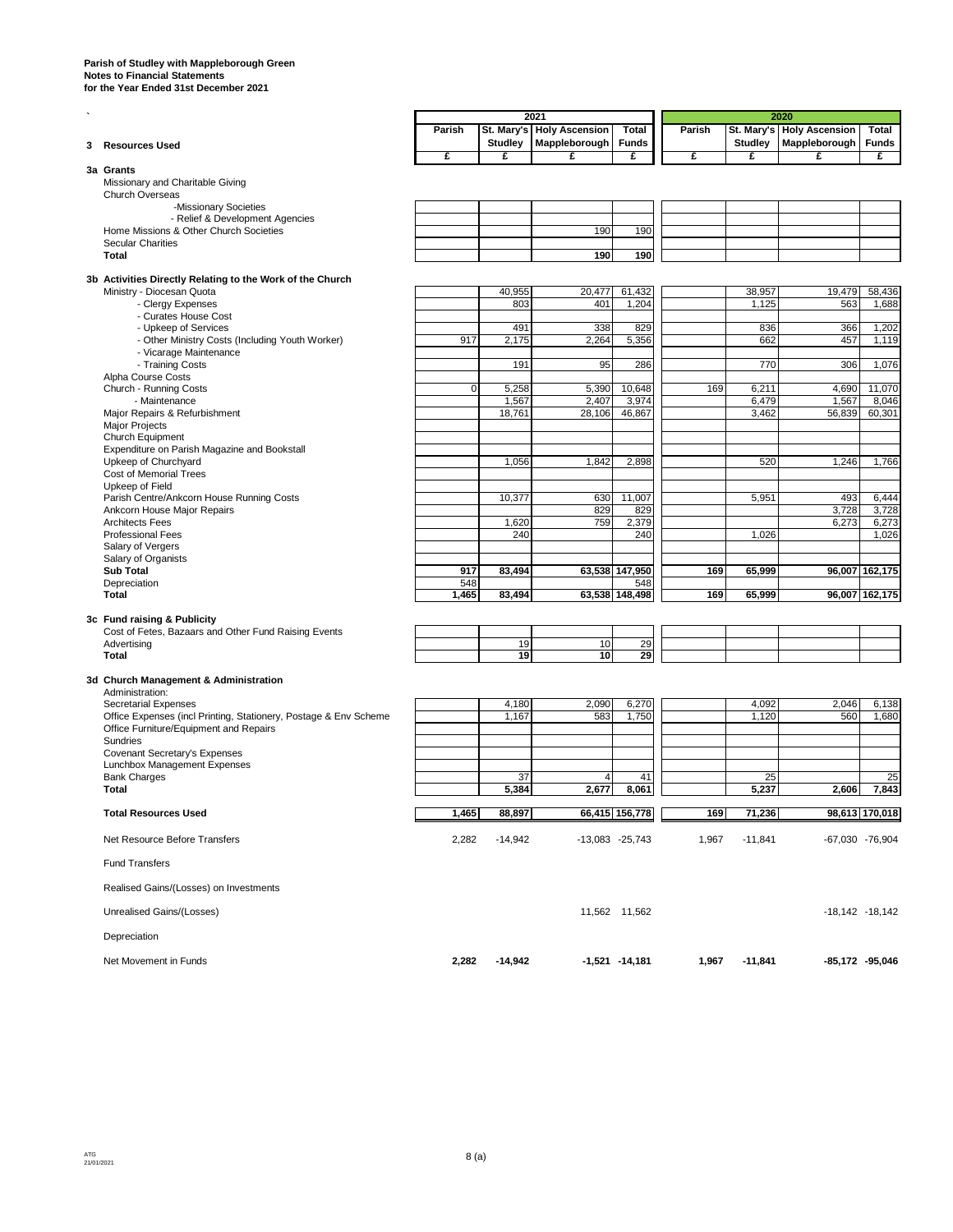|                                                                  |         |                   |                                      |                   | <b>STUDLEY</b>        |               |                              |                  |
|------------------------------------------------------------------|---------|-------------------|--------------------------------------|-------------------|-----------------------|---------------|------------------------------|------------------|
|                                                                  |         | 2021              |                                      |                   |                       | 2020          |                              |                  |
|                                                                  | General | <b>Parish</b>     | Fabric                               | Total             | General Parish Fabric |               |                              | Total            |
| 3 Resources Used                                                 | Fund    | Centre            | Fund                                 | <b>Funds</b>      | Fund                  | <b>Centre</b> | Fund                         | <b>Funds</b>     |
| 3a Grants<br>Missionary and Charitable Giving                    | £       | £                 | £                                    | £                 | £                     | £             | £                            | £                |
| Church Overseas                                                  |         |                   |                                      |                   |                       |               |                              |                  |
| -Missionary Societies                                            |         |                   |                                      |                   |                       |               |                              |                  |
| - Relief & Development Agencies                                  |         |                   |                                      |                   |                       |               |                              |                  |
| Home Missions & Other Church Societies                           |         |                   |                                      |                   |                       |               |                              |                  |
| <b>Secular Charities</b>                                         |         |                   |                                      |                   |                       |               |                              |                  |
| Total                                                            |         |                   |                                      |                   |                       |               |                              |                  |
| 3b Activities Directly Relating to the Work of the Church        |         |                   |                                      |                   |                       |               |                              |                  |
| Ministry - Diocesan Quota                                        | 40,955  |                   |                                      | 40.955            | 38,957                |               |                              | 38,957           |
| - Clergy Expenses                                                | 803     |                   |                                      | 803               | 1,125                 |               |                              | 1,125            |
| - Curates House Cost                                             |         |                   |                                      |                   |                       |               |                              |                  |
| - Upkeep of Services                                             | 491     |                   |                                      | 491               | 836                   |               |                              | 836              |
| - Other Ministry Costs                                           | 2,175   |                   |                                      | 2,175             | 662                   |               |                              | 662              |
| - Vicarage Maintenance                                           |         |                   |                                      |                   |                       |               |                              |                  |
| - Training Costs                                                 | 191     |                   |                                      | 191               | 770                   |               |                              | 770              |
| Alpha Course Costs                                               |         |                   |                                      |                   |                       |               |                              |                  |
| Church - Running Costs                                           | 5,258   |                   |                                      | 5,258             | 6,211                 |               |                              | 6,211            |
| - Maintenance                                                    | 933     | 634               |                                      | 1,567             | 1,916                 | 4,563         |                              | 6,479            |
| Major Repairs & Refurbishment                                    |         |                   | 18,761                               | 18,761            |                       |               | 3,462                        | 3,462            |
| Major Projects - Vision 900                                      |         |                   |                                      |                   |                       |               |                              |                  |
| Church Equipment<br>Expenditure on Parish Magazine and Bookstall |         |                   |                                      |                   |                       |               |                              |                  |
| Upkeep of Churchyard                                             | 1,056   |                   |                                      | 1,056             | 520                   |               |                              | $\overline{520}$ |
| <b>Cost of Memorial Trees</b>                                    |         |                   |                                      |                   |                       |               |                              |                  |
| Upkeep of Field                                                  |         |                   |                                      |                   |                       |               |                              |                  |
| Parish Centre Running Costs                                      |         | 10,377            |                                      | 10,377            |                       | 5,951         |                              | 5,951            |
| <b>Architects Fees</b>                                           |         |                   | 1,620                                | 1,620             |                       |               |                              |                  |
| <b>Professional Fees</b>                                         |         |                   | 240                                  | 240               |                       |               | 1,026                        | 1,026            |
| Salary of Vergers                                                |         |                   |                                      |                   |                       |               |                              |                  |
| Salary of Organists                                              |         |                   |                                      |                   |                       |               |                              |                  |
| Sub Total                                                        | 51,862  | 11,011            | 20,621                               | 83,494            | 50,997                | 10,514        | 4,488                        | 65,999           |
| Depreciation                                                     |         |                   |                                      |                   |                       |               |                              |                  |
| Total                                                            | 51,862  | 11,011            | 20,621                               | 83,494            | 50,997                | 10,514        | 4,488                        | 65,999           |
| 3c Fund raising & Publicity                                      |         |                   |                                      |                   |                       |               |                              |                  |
| Cost of Fetes, Bazaars and Other Fund Raising Events             |         |                   |                                      |                   |                       |               |                              |                  |
| Advertising                                                      | 19      |                   |                                      | 19                |                       |               |                              |                  |
| Total                                                            | 19      |                   |                                      | 19                |                       |               |                              |                  |
|                                                                  |         |                   |                                      |                   |                       |               |                              |                  |
| 3d Church Management & Administration                            |         |                   |                                      |                   |                       |               |                              |                  |
| Administration:                                                  |         |                   |                                      |                   |                       |               |                              |                  |
| <b>Secretarial Expenses</b>                                      | 4,180   |                   |                                      | 4,180             | 4,092                 |               |                              | 4,092            |
| Office Expenses (incl Printing, Stationery, Postage & Env Scheme | 1,167   |                   |                                      | 1,167             | 1,120                 |               |                              | 1,120            |
| Office Furniture/Equipment and Repairs                           |         |                   |                                      |                   |                       |               |                              |                  |
| Sundries<br><b>Covenant Secretary's Expenses</b>                 |         |                   |                                      |                   |                       |               |                              |                  |
| <b>Lunchbox Management Expenses</b>                              |         |                   |                                      |                   |                       |               |                              |                  |
| <b>Bank Charges</b>                                              | 26      | 5                 | 6                                    | 37                | 25                    |               |                              | 25               |
| Total                                                            | 5,373   | 5                 | 6                                    | 5,384             | 5,237                 |               |                              | 5,237            |
|                                                                  |         |                   |                                      |                   |                       |               |                              |                  |
| <b>Total Resources Used</b>                                      |         | 57,254 11,016     | 20,627                               | 88,897            |                       | 56,234 10,514 | 4,488                        | 71,236           |
| Net Resource Before Transfers                                    |         | $-3,168$ $-3,641$ |                                      | $-8,134 - 14,942$ |                       |               | -4,315 -5,943 -1,583 -11,841 |                  |
| <b>Fund Transfers</b>                                            | $-39$   | 39                |                                      |                   | $-2,152$              | 152           | 2,000                        |                  |
| Unrealised Gains/(Losses)                                        |         |                   |                                      |                   |                       |               |                              |                  |
| Depreciation                                                     |         |                   |                                      |                   |                       |               |                              |                  |
| Net Movement in Funds                                            |         |                   | $-3,207$ $-3,601$ $-8,134$ $-14,942$ |                   |                       | -6,467 -5,791 |                              | 417 - 11,841     |

┓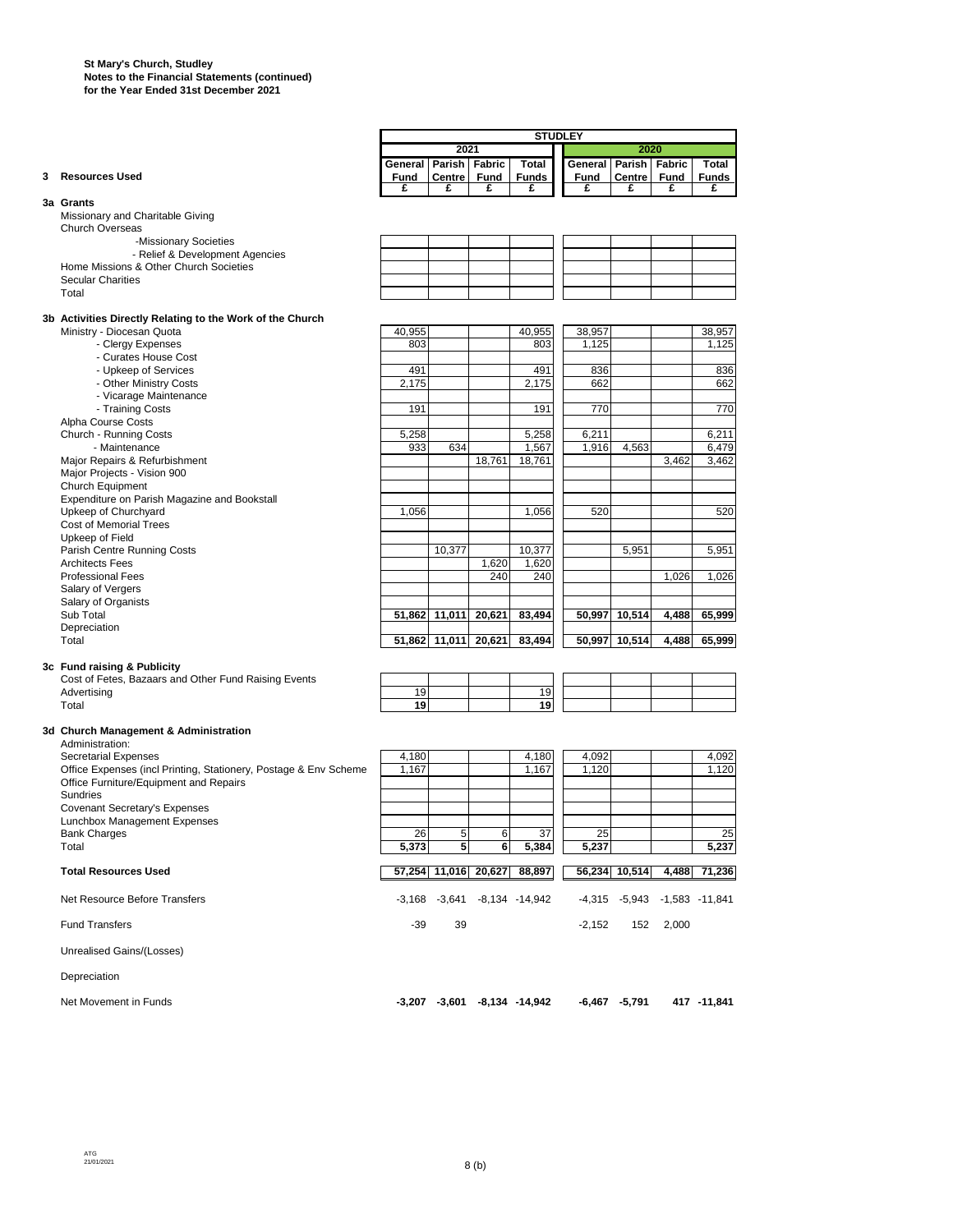|                                  | <b>MAPPLEBOROUGH GREEN</b>         |       |             |              |      |                        |             |              |
|----------------------------------|------------------------------------|-------|-------------|--------------|------|------------------------|-------------|--------------|
|                                  | 2021                               |       |             |              | 2020 |                        |             |              |
|                                  | Fabric<br>Total<br>General Ankcorn |       |             |              |      | General Ankcorn Fabric |             | Total        |
| 3 Resources Used                 | Fund                               | House | <b>Fund</b> | <b>Funds</b> | Fund | House                  | <b>Fund</b> | <b>Funds</b> |
|                                  |                                    |       |             |              |      |                        |             |              |
| 3a Grants                        |                                    |       |             |              |      |                        |             |              |
| Missionary and Charitable Giving |                                    |       |             |              |      |                        |             |              |
| Church Overseas                  |                                    |       |             |              |      |                        |             |              |

-Missionary Societies

 - Relief & Development Agencies Home Missions & Other Church Societies 190 190

Secular Charities

Total **190 190**

**3b**

| Activities Directly Relating to the Work of the Church |        |        |        |        |
|--------------------------------------------------------|--------|--------|--------|--------|
| Ministry - Diocesan Quota                              | 20.478 | 20.478 | 19.479 | 19.479 |
| <b>Clergy Expenses</b>                                 | 401    | 401    | 563    | 563    |

- Curates House Cost

- 
- Upkeep of Services 338 338 366 366 - Other Ministry Costs
- Vicarage Maintenance

- Training Costs 95 95 306 306

Alpha Course Costs

Church - Running Costs **5,389** 5,389 5,389 4,690 4,690 4,690 4,690 4,690 4,690 4,690 4,690 4,690 4,690 4,690 4,690 4,690 4,690 4,690 4,690 4,690 4,690 4,690 4,690 4,690 4,690 4,690 4,690 4,690 4,690 4,690 4,690 4,690 4,690

 - Maintenance 2,174 233 2,407 941 626 1,567 Major Repairs & Refurbishment 28,106 28,106 28,106 28,106 56,839 56,839

Cost of Memorial Trees

Church Equipment

Expenditure on Parish Magazine and Bookstall

- Upkeep of Churchyard 1,842 1,842 1,842 1,842 1,842 1,246 1,246
- Cost of Memorial Trees Upkeep of Field
- 
- Ankcorn House Major Repairs

| <b>OUSLOF MIGHTUHUL FIGGS</b> |        |     |     |               |        |       |               |       |
|-------------------------------|--------|-----|-----|---------------|--------|-------|---------------|-------|
| Upkeep of Field               |        |     |     |               |        |       |               |       |
| Ankcorn House Running Costs   |        | 630 |     | 630           |        | 493   |               | 493   |
| Ankcorn House Major Repairs   |        |     | 829 | 829           |        |       | 3.728         | 3,728 |
| <b>Architects Fees</b>        |        |     | 759 | 759           |        |       | 6,273         | 6,273 |
| <b>Professional Fees</b>      |        |     |     |               |        |       |               |       |
| Salary of Vergers             |        |     |     |               |        |       |               |       |
| Salary of Organists           |        |     |     |               |        |       |               |       |
| Sub Total                     | 32.981 | 863 |     | 29,694 63,538 | 28.048 | 1,119 | 66.840 96.007 |       |
| Depreciation                  |        |     |     |               |        |       |               |       |
|                               | 32.981 | 863 |     | 29,694 63,538 | 28.048 | 1.119 | 66,840 96,007 |       |

#### **3c**

**Fund raising & Publicity**

| Cost of Fetes, Bazaars and Other Fund Raising Events |  |  |
|------------------------------------------------------|--|--|
| Advertising                                          |  |  |
| __                                                   |  |  |

| Cost of Fetes, Bazaars and Other Fund Raising Events |    |  |    |  |  |
|------------------------------------------------------|----|--|----|--|--|
| Advertisina                                          |    |  | 10 |  |  |
| Total                                                | 10 |  | 10 |  |  |

## **3d Church Management & Administration**

Administration:

| <b>Secretarial Expenses</b>                                      | 2,090     |        |                   | 2,090         | 2,046     |       |                 | 2,046     |
|------------------------------------------------------------------|-----------|--------|-------------------|---------------|-----------|-------|-----------------|-----------|
| Office Expenses (incl Printing, Stationery, Postage & Env Scheme | 583       |        |                   | 583           | 560       |       |                 | 560       |
| Office Furniture/Equipment and Repairs                           |           |        |                   |               |           |       |                 |           |
| <b>Sundries</b>                                                  |           |        |                   |               |           |       |                 |           |
| <b>Covenant Secretary's Expenses</b>                             |           |        |                   |               |           |       |                 |           |
| Lunchbox Management Expenses                                     |           |        |                   |               |           |       |                 |           |
| <b>Bank Charges</b>                                              | 4         |        |                   | 4             |           |       |                 |           |
| Total                                                            | 2,677     |        |                   | 2,677         | 2,606     |       |                 | 2.606     |
|                                                                  |           |        |                   |               |           |       |                 |           |
| <b>Total Resources Used</b>                                      | 35,858    | 863    |                   | 29,694 66,415 | 30,654    | 1,119 | 66,840 98,613   |           |
|                                                                  |           |        |                   |               |           |       |                 |           |
| Net Resource Before Transfers                                    | 1,982     | $-710$ | $-14,355 -13,083$ |               | $-190$    | -841  | -65.999 -67.030 |           |
|                                                                  |           |        |                   |               |           |       |                 |           |
| <b>Funds Transfers</b>                                           | $-12,500$ |        | 12,500            |               | $-18,500$ |       | 18,500          |           |
| Amount shown as income in Financial Activities Statement         |           |        |                   |               |           |       |                 |           |
| Unrealised Gains/(Losses)                                        | 11,562    |        |                   | 11,562        | $-18,142$ |       |                 | $-18,142$ |
|                                                                  |           |        |                   |               |           |       |                 |           |

Depreciation

Net Movement in Funds **1,044 -710 -1,855 -1,521 -36,832 -841 -47,499 -85,172**

ATG<br>21/01/2021  $21/01/2021$   $8~(c)$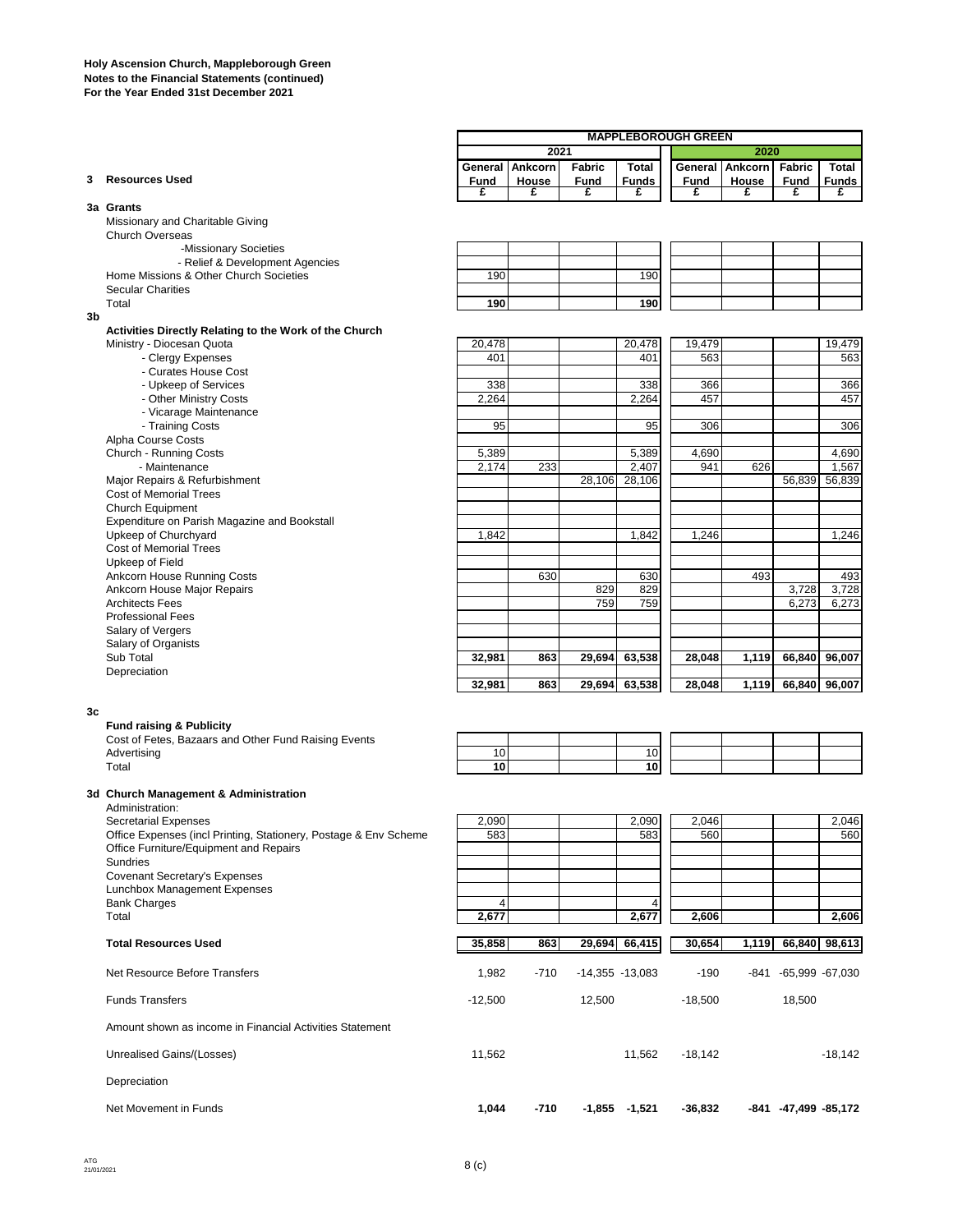## **Parish of Studley with Mappleborough Green Notes to the Financial Statements (continued) for the Year Ended 31st December 2021**

**Supplementary Detail**

| <b>Studley</b> |      | Mappleborough<br>Green |      |
|----------------|------|------------------------|------|
| 2021           | 2020 | 2021                   | 2020 |

## **2 Income**

## **2b Other Voluntary Incoming Resources**

## **Grants**

Studley/Mappleborough Green Parish Council **Studley Charities** Listed Place of Worship VAT Grant & Allchurches Trust Total 9,471 1,822 14,929 503

| 600   |      | 100    |     |
|-------|------|--------|-----|
| 8,871 | ,822 | 14,829 | 503 |
| 9,47' |      | 14,929 | 503 |

500

## **Legacies**

Edna Evans, Studley & Joan Welsh, Mappleborough Green Total 500

## **Fetes & Other Fund Raising Events**

Parish Party **634** Summer Fete Autumn Fair Smartie Tubes Annual Fund Raising Event/Gift Day **1988 Contract Contract Contract Contract Contract Contract Contract Contract Contract Contract Contract Contract Contract Contract Contract Contract Contract Contract Contract Contract** General Fund Raising 802 Maundy Supper Fund Raising V900 Lunch Box Other Fund Raising Events Total 2,458

| <b>Donations</b> |
|------------------|
|------------------|

Sundry Total

| Sundry<br>Total |                  |       |        |     |
|-----------------|------------------|-------|--------|-----|
| Total           | Q Q 74<br>9.97 I | 1,822 | 17,387 | 503 |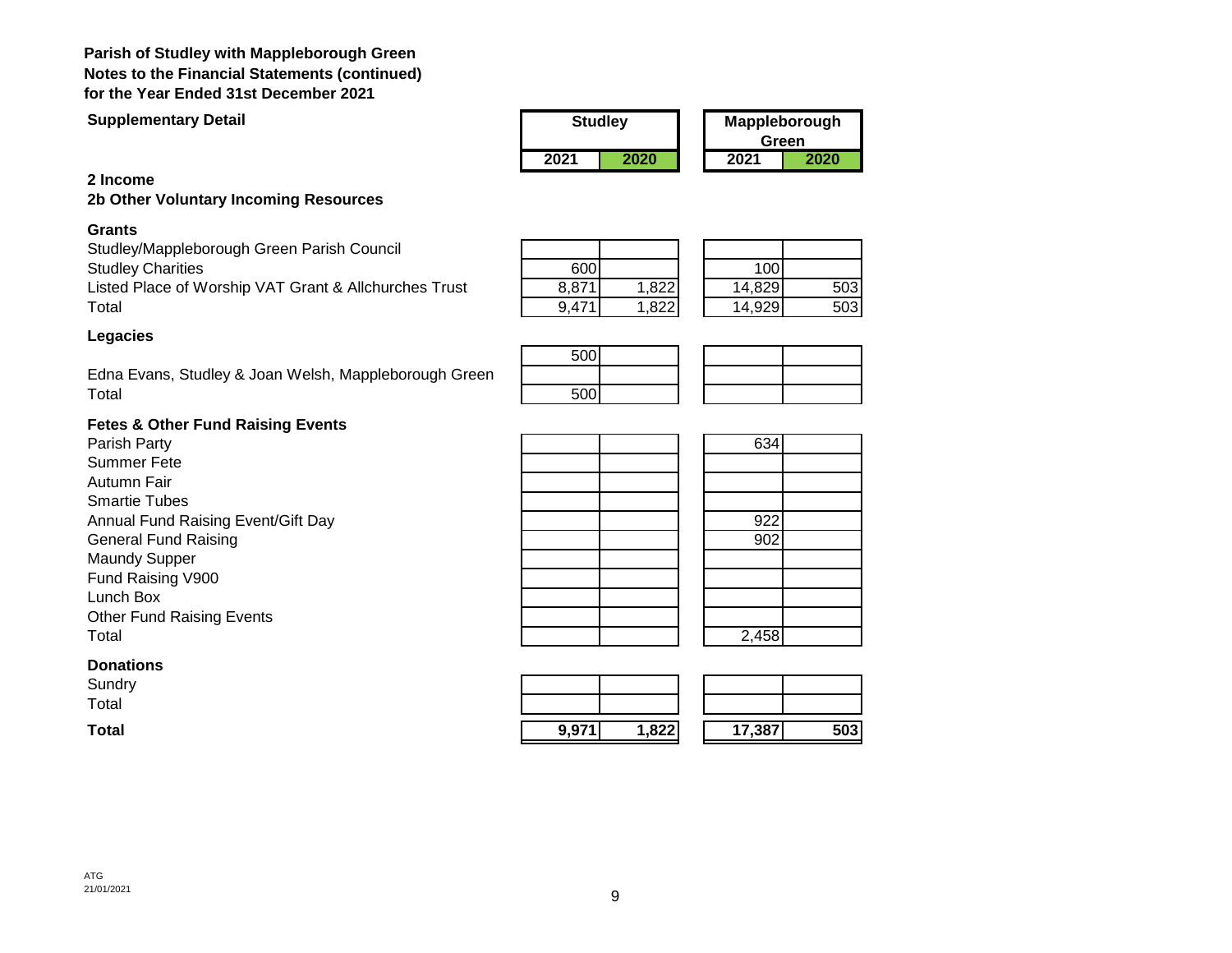**Parish of Studley with Mappleborough Green Notes to the Financial Statements (continued) for the Year Ended 31st December 2021**

| <b>Supplementary Detail</b>                                        | <b>Studley</b> | Mappleborough<br>Green |
|--------------------------------------------------------------------|----------------|------------------------|
| 3 Expenditure<br>3a Grants                                         | 2020<br>2021   | 2020<br>2021           |
| <b>Missionary Societies</b><br>Amasango<br>Total                   |                |                        |
| <b>Relief &amp; Development Agencies</b><br>Christian Aid<br>Total |                | 190<br>190             |
| <b>Home Missions &amp; Other Church Societies</b>                  |                |                        |
| Total                                                              |                |                        |
| <b>Secular Charities</b>                                           |                |                        |
| Total                                                              |                |                        |
| <b>Total</b>                                                       |                | 190                    |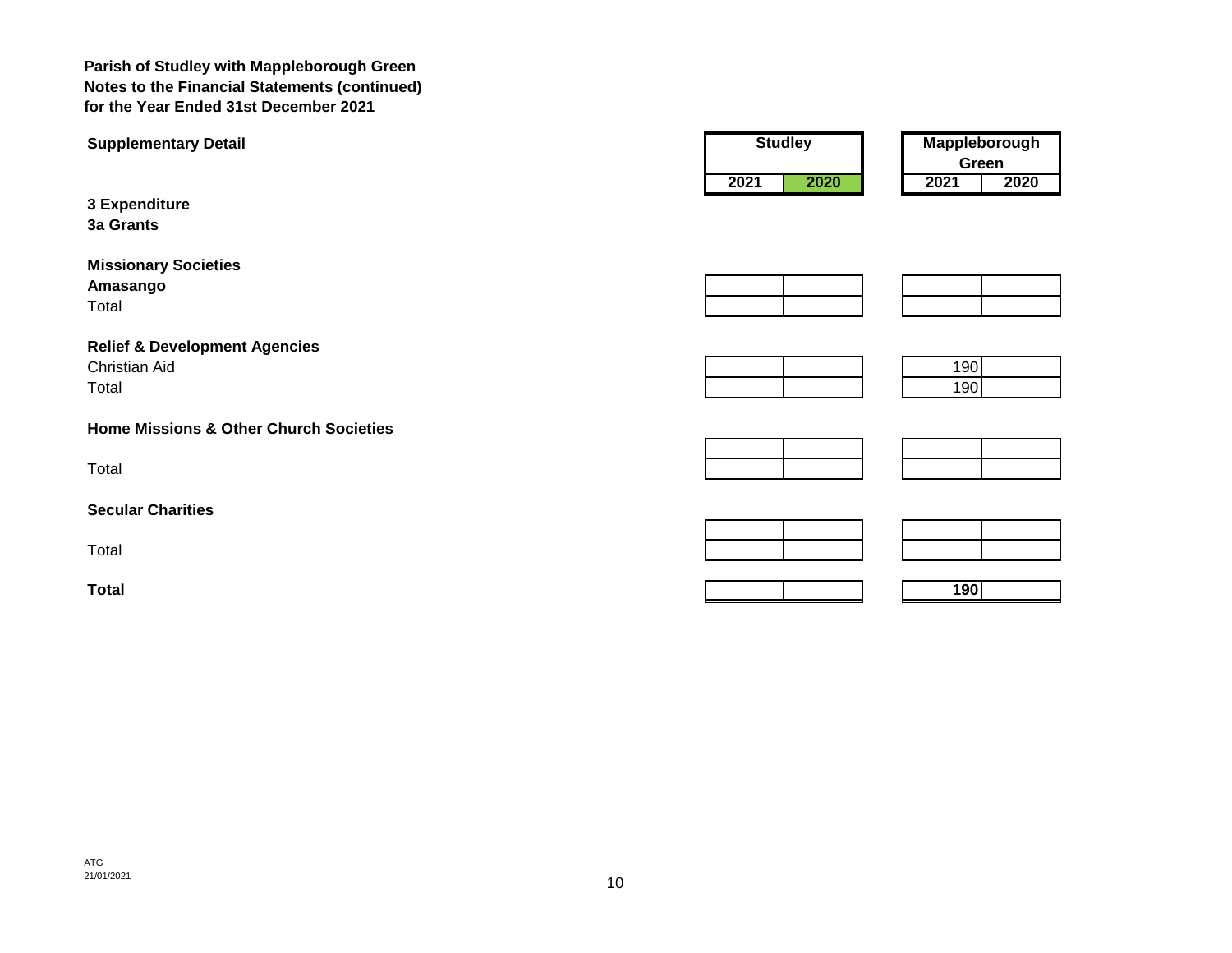## **Parish of Studley with Mappleborough Green Notes to Financial Statements (continued) for the Year Ended 31st December 2021**

#### **Supplementary Detail**

| <b>Studley</b> |      | Mappleborough<br>Green |      |
|----------------|------|------------------------|------|
| 2021           | 2020 | 2021                   | 2020 |

## **3 Expenditure (continued) 3b Activities Directly Relating to Work of the Church**

#### **Clergy Expenses**

## **Upkeep of Services**

## **Other Ministry Costs**

## **Running Costs**

## **Maintenance**

Routine Maintenance - Church Fire Equipment - Church Tuning of Organ & Piano ATG<br>21/01/2021  $21/01/2021$  11

| 312 | 325   | 156 | 176 |
|-----|-------|-----|-----|
| 296 | 210   | 148 | 105 |
| 8   | 6     | 4   | -3  |
|     |       |     |     |
| 29  | 33    | 15  | 16  |
|     | 356   |     | 178 |
| 15  | 12    | 8   | 6   |
|     | 116   |     | 58  |
|     |       |     |     |
| 143 | 68    | 71  | 21  |
| 803 | 1,125 | 401 | 563 |
|     |       |     |     |

| Worship      | 289 | 836 | つつに<br>ں∠ں | 366 |
|--------------|-----|-----|------------|-----|
| Messy Church | 202 |     | ∽<br>ັ     |     |
| Total        | 491 | 836 | 338        | 366 |
|              |     |     |            |     |

| Songs & Music                      | 48        |     | 24    |     |
|------------------------------------|-----------|-----|-------|-----|
| Tech - Streaming/Broadband         | 685       |     | 343   |     |
| <b>Church Music Licence</b>        | 581       | 460 | 247   | 239 |
| Service Books                      |           |     |       |     |
| Royal Society of Church Music      |           |     |       |     |
| <b>Readers Annual Subscription</b> |           |     |       |     |
| Deanery Levy                       |           |     |       |     |
| Discipling                         | 62        |     | 31    |     |
| Children & Youth                   | <b>20</b> |     | 10    |     |
| <b>Pastoral Care</b>               | 378       |     | 224   |     |
| Schhol & Children                  | 79        |     | 72    | 132 |
| <b>Enquirers Courses</b>           | 34        |     | 17    |     |
| <b>Occasional Offices</b>          | 86        |     | 29    |     |
| <b>Festivals &amp; Community</b>   | 201       | 203 | 1,267 | 86  |
| Total                              | 2,175     | 662 | 2,264 | 457 |

| Cleaning                     |       |       | 30 <sub>1</sub> |       |
|------------------------------|-------|-------|-----------------|-------|
| Electricity                  | 519   | 857   | 926             | 456   |
| Oil                          | 941   | 1,182 | 1,154           | 965   |
| Water                        | 82    | 53    |                 |       |
| <b>Rent of Ankcorn House</b> |       |       |                 |       |
| Insurance                    | 2,328 | 2,324 | 2,126           | 2,095 |
| <b>Traidcraft Purchases</b>  |       |       |                 |       |
| <b>Sundry Costs</b>          | 1,389 | 1,796 | 1.154           | 1,174 |
| Total                        | 5,258 | 6,211 | 5,389           | 4,690 |
|                              |       |       |                 |       |

| Routine Maintenance - Church | 609 | . 441. | 1.675 | 562 |
|------------------------------|-----|--------|-------|-----|
| Fire Equipment - Church      |     | 151    | 187   | 68  |
| Tuning of Organ & Piano      | 324 | 324    | 312   | 312 |
| Total                        | 933 | 1.916  | 174   | 941 |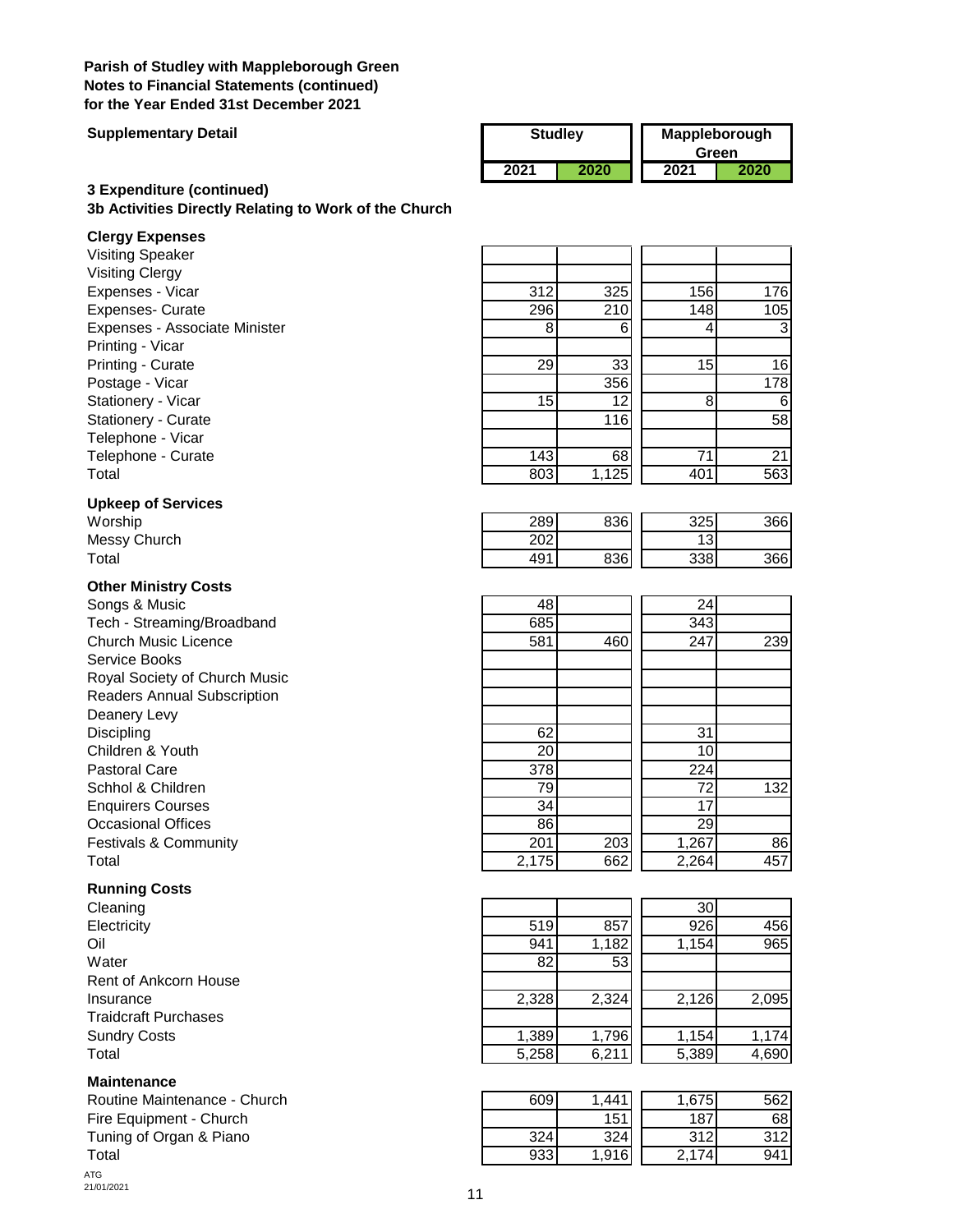#### **Parish of Studley with Mappleborough Green Notes to Financial Statements (continued) For the Year Ended 31st December 2021**

| <b>Supplementary Detail</b> | <b>Studlev</b> |      | <b>Mappleborough</b><br>Green |      |  |
|-----------------------------|----------------|------|-------------------------------|------|--|
|                             | 2021           | 2020 | 2021                          | 2020 |  |
| 3 Expenditure (continued)   |                |      |                               |      |  |

**Parish Centre/Ankcorn House Running Costs** Electricity 233 476 130 137 Gas 293 785 Oil Insurance 782 774 230 230 Fire Extinguishers Garden Maintenance Water (2017 refund of overcharge to Ankcorn House) Caretaker/Cleaner Cleaning Materials Lottery & Amusement Act Licence Sundry Expenses & Bank Charges **Total Running Costs** Repairs & Maintenance Total Parish Centre/Ankcorn House Costs **3b Activities Directly Relating to Work of the Church (continued)**

#### **3c Fund Raising & Publicity**

#### **3d Church Management & Administration**

| 233    | 476    | 130 | 137   |
|--------|--------|-----|-------|
| 293    | 785    |     |       |
|        |        |     |       |
| 782    | 774    | 230 | 230   |
| 305    | 206    |     |       |
| 6,200  | 1,100  |     |       |
| 82     | 22     | 270 | 127   |
| 2,080  | 2,160  |     |       |
|        |        |     |       |
|        |        |     |       |
| 406    | 429    |     |       |
| 10,382 | 5,952  | 630 | 494   |
| 634    | 4,563  | 233 | 626   |
| 11,016 | 10,515 | 863 | 1,120 |

| <b>Stewardship Expenses</b>        |    |    |
|------------------------------------|----|----|
| Summer Fete Expenses               |    |    |
| Autumn Fair Expenses               |    |    |
| Parish Party Expenses              |    |    |
| Sundry Fund Raising Costs - Church |    |    |
| Sundry Fund Raising Costs - Fabric |    |    |
| Publicity & Advertising            | 19 | 10 |
| Lottery Licence - Parish Centre    |    |    |
| Total                              | 19 | 10 |
|                                    |    |    |

| Telephone - Parish Administrator  | 809   | 734   | 404   | 367             |
|-----------------------------------|-------|-------|-------|-----------------|
| Postage - Parish Administrator    |       |       |       |                 |
| Stationery - Parish Administrator | 151   | 94    | 761   | 471             |
| Printing - Parish Administrator   | 200   | 219   | 100   | 109             |
| <b>PCC Administration Costs</b>   | 40    | 40    | 20I   | 20I             |
| Audit Costs                       | $-33$ | 33    | $-17$ | 17 <sup>1</sup> |
| Total                             | 1.167 | 1.120 | 583   | 560             |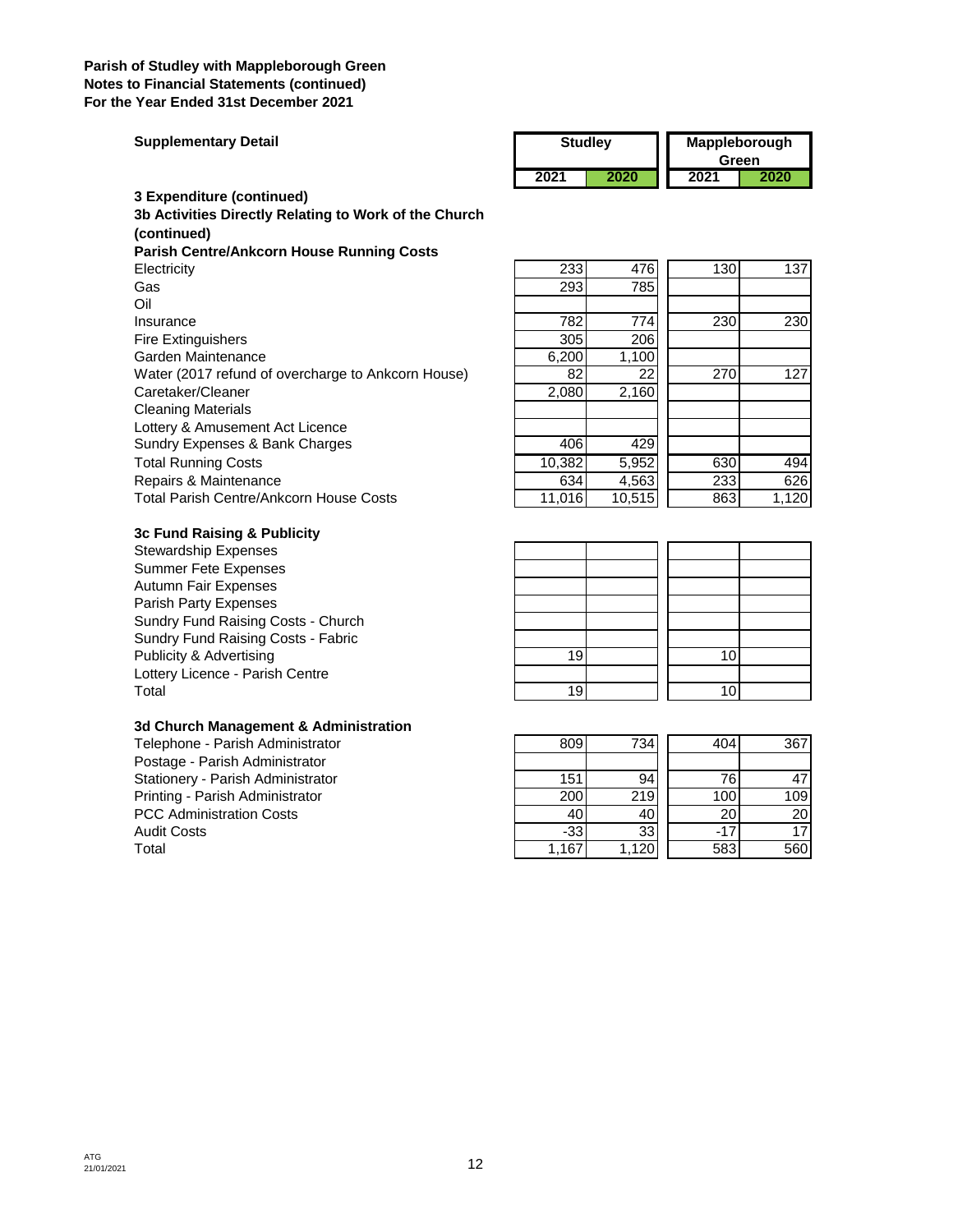### **Parish of Studley with Mappleborough Green Notes to the Financial Statements (continued) For the Year Ended 31st December 2021**

#### **4 Staff Costs**

St. Mary's church paid a self-employed couple to cover the duties of caretaker and cleaner for the Parish Centre. The weekly cost was £40 per week. (These costs are shown under section 3b on page 12)

The Administrator employed by the Parish was paid a salary of £6,270 for the year to 31st December 2021. This was based on the National Living Wage rate of £9.50 an hour for a 55 hour month. (These costs are shown under section 3d on pages 8b and 8c)

Stipendiary clergy have been reimbursed for expenses incurred in the course of their parish duties. These costs are shown on section 3b on pages 8b and 8c. .

Apart from the people mentioned above no other person received any remuneration or reimbursement of expenses and nobody received £40,000 or more per annum

#### **5a Fixed Assets (See Page 14 for details)**

**Freehold Land and Buildings - Holy Ascension Church** This comprises of Ankcorn House at a 1997 insurance valuation of £74,056 **Freehold Land and Buildings - Studley Church** This comprises of the Parish Centre at a 1997 insurance valuation of £120,000

#### **Church Equipment**

This refers to equipment owned by the individual churches and shared equipment owned jointly through the PCC and comprises of such items as sound equipment, musical equipment, computers, printers, duplicator and projectors.

#### **5b Investments**

At the 31st December 2021 Holy Ascension Church held 6,296.64 units in the M&G Investment Fund for Charities (Charifund), at £15.562 each. This valued the investment at £97,988.31 which showed an unrealised gain of £11,562.52 for the year.

|                                                                                          | Parish      | St. Mary's          | <b>Holy</b>      | <b>Total</b> |
|------------------------------------------------------------------------------------------|-------------|---------------------|------------------|--------------|
|                                                                                          | <b>Fund</b> |                     | <b>Ascension</b> |              |
| <b>6 Debtors</b>                                                                         |             |                     |                  |              |
| <b>PCC Treasurer's Account</b>                                                           |             | 2,546               | 1,096            | 3,642        |
| Gift Aid Tax Recoverable                                                                 | 374         | 877                 | 2,113            | 3,364        |
| Advance payment for Broadband and Zoom licence                                           | 57<br>431   |                     |                  | 57           |
|                                                                                          |             | 3,423               | 3,209            | 7,063        |
| 7 Liabilities: Amounts Falling Due Within One Year                                       |             |                     |                  |              |
| Balance of Gift for Upkeep of Studley Churchyard<br>Advance monies received for booklets |             |                     |                  |              |
| <b>Trade Creditor</b>                                                                    |             | $-200$              | $-30$            | $-230$       |
| Amount due to Studley DCC                                                                | $-2,546$    |                     |                  | $-2,546$     |
| Amount due to Mappleborough Green DCC                                                    | $-1,096$    |                     |                  | $-1,096$     |
| Provision for Grant received but not yet spent                                           | $-8,435$    |                     |                  | $-8,435$     |
| Provision for Curate's Expenses                                                          | $-452$      |                     |                  | $-452$       |
| Amounts held for others (Agency collections)                                             | $-3,880$    |                     |                  | $-3,880$     |
|                                                                                          | $-16,409$   | $-200$              | $-30$            | $-16,639$    |
| <b>8 Bank Accounts</b>                                                                   |             |                     |                  |              |
| (a) Short Term Deposits                                                                  |             |                     |                  |              |
| <b>General Fund</b>                                                                      |             | 126,134             | 31,448           | 157,582      |
| Parish Centre                                                                            |             | 10,052              |                  | 10,052       |
| Ankcorn House                                                                            |             |                     |                  |              |
| <b>Fabric Fund</b>                                                                       |             |                     | 7,856            | 7,856        |
|                                                                                          |             | 136,186             | 39,304           | 175,490      |
| (b) Cash at Bank and In Hand                                                             |             |                     |                  |              |
| <b>General Fund</b>                                                                      | 26,529      | 6,462               | 21,853           | 54,845       |
| <b>Parish Centre</b>                                                                     |             | 1,559               |                  | 1,559        |
| Ankcorn House                                                                            |             |                     | 430              | 430          |
| <b>Fabric Fund</b>                                                                       |             | 4,973               | 113              | 5,085        |
|                                                                                          | 26,529      | $\overline{12,995}$ | 22,396           | 61,919       |
| 9(a) Funds                                                                               |             |                     |                  |              |
| 5a Fixed Assets and Investments                                                          |             | 120,000             | 74,056           | 194,056      |
| 5b Investments                                                                           |             |                     | 97,989           | 97,989       |
| Debtors<br>6                                                                             | 431         | 3,423               | 3,209            | 7,063        |
| 7 Liabilities                                                                            | $-16,409$   | $-200$              | $-30$            | $-16,639$    |
| 8a Short Term Deposits                                                                   |             | 136,186             | 39,304           | 175,490      |
| 8b Bank Current Accounts                                                                 | 26,529      | 12,995              | 22,396           | 61,920       |
| See page 15 for Fund Holdings                                                            | 10,551      | 272,404             | 236,924          | 519,879      |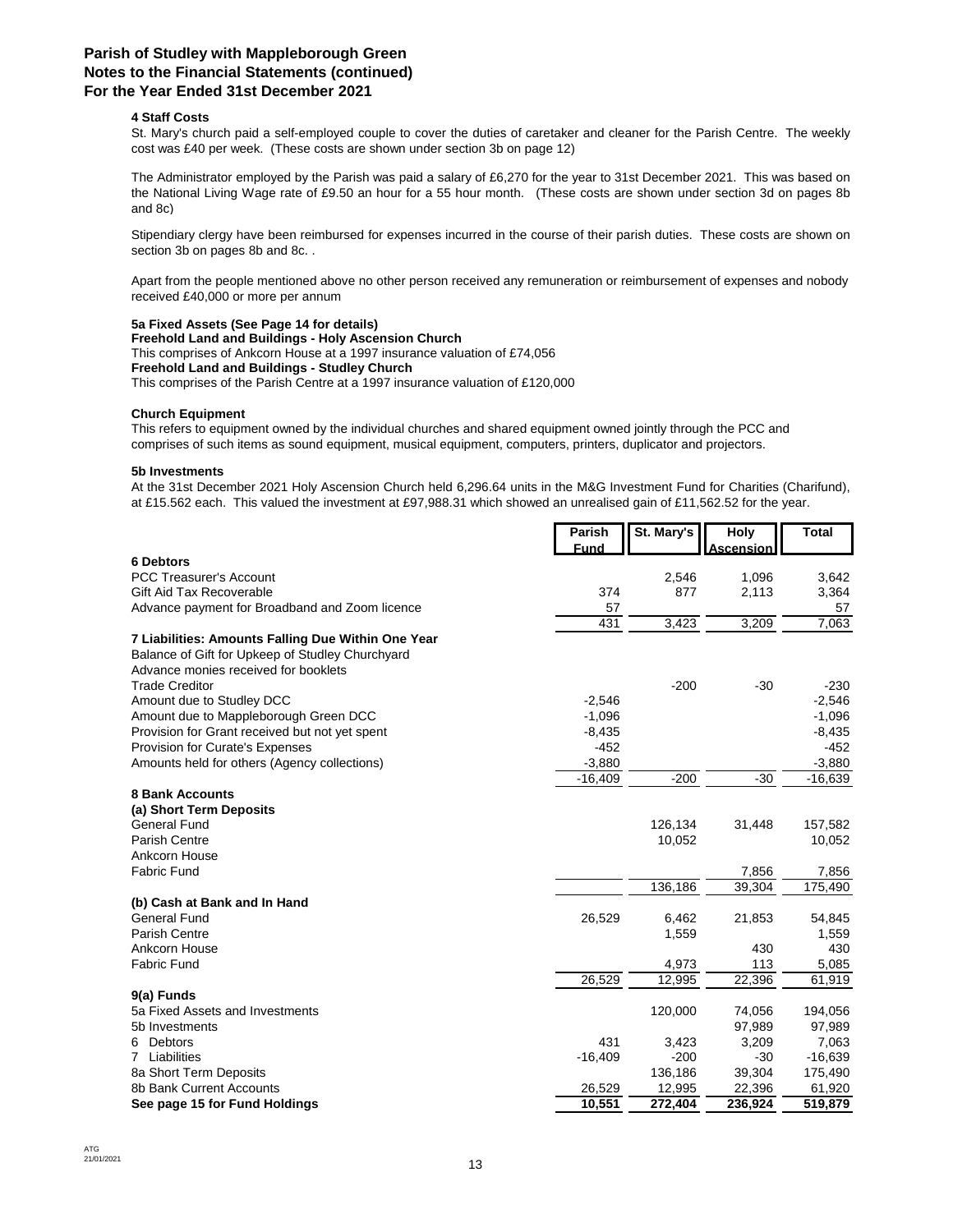#### **Parish of Studley with Mappleborough Green Schedule of Fixed Assets as at 31st December 2021**

**5 Assets**

|                          | Year   |           |                   | Parish                                |          | <b>Studley</b>    |                              |   | Mappleborough            |  | Fixed         | Land & Buildings                          |     | Total                                     |
|--------------------------|--------|-----------|-------------------|---------------------------------------|----------|-------------------|------------------------------|---|--------------------------|--|---------------|-------------------------------------------|-----|-------------------------------------------|
|                          | Ending | £         | <b>Cumulative</b> | <b>Detail</b>                         | £        | <b>Cumulative</b> | <b>Detail</b>                | £ | <b>Cumulative Detail</b> |  | <b>Assets</b> | <b>Studley</b>                            | M/G | Assets                                    |
| <b>Additions at cost</b> |        |           |                   |                                       |          |                   |                              |   |                          |  |               |                                           |     |                                           |
| Cumulative Balance b/fwd | 2011   |           | 6,017.10          |                                       |          | 13,364.07         |                              |   | 9,953.48                 |  |               | 29,334.65 120,000.00 74,056.00 223,390.65 |     |                                           |
|                          | 2012   | 589.98    |                   | 6,607.08 Administrator's Computer     | 1,350.80 |                   | 14,714.87 Sound System       |   | 9,953.48                 |  |               |                                           |     | 31,275.43 120,000.00 74,056.00 225,331.43 |
|                          | 2013   |           | 6,607.08          |                                       | 6,442.23 |                   | 21,157.10 Projectors/Screens |   | 9,953.48                 |  |               |                                           |     | 37,717.66 120,000.00 74,056.00 231,773.66 |
|                          | 2014   | $-255.01$ |                   | 6,352.07 Scrap Computer/photocopier   |          | 21,157.10         |                              |   | 9,953.48                 |  |               |                                           |     | 37,462.65 120,000.00 74,056.00 231,518.65 |
|                          | 2015   | 193.80    |                   | 6,545.87 Administrator's Printer      |          | 21,157.10         |                              |   | 9,953.48                 |  |               |                                           |     | 37,656.45 120,000.00 74,056.00 231,712.45 |
|                          | 2016   | 639.99    | 7.185.86          |                                       |          | 21,157.10         |                              |   | 9,953.48                 |  |               | 38,296.44 120,000.00 74,056.00 232,352.44 |     |                                           |
|                          | 2017   | 841.99    |                   | 8,027.85 Printer, laptop and software |          | 21,157.10         |                              |   | 9,953.48                 |  |               |                                           |     | 39,138.43 120,000.00 74,056.00 233,194.43 |
|                          | 2018   |           | 8,027.85          |                                       |          | 21,157.10         |                              |   | 9,953.48                 |  |               |                                           |     | 39,138.43 120,000.00 74,056.00 233,194.43 |
|                          | 2019   | 1,767.99  |                   | 9,795.84 Computer and Photicopier     |          | 21,157.10         |                              |   | 9,953.48                 |  |               |                                           |     | 40,906.42 120,000.00 74,056.00 234,962.42 |
|                          | 2020   |           | 9,795.84          |                                       |          | 21,157.10         |                              |   | 9,953.48                 |  |               |                                           |     | 40,906.42 120,000.00 74,056.00 234,962.42 |
|                          | 2021   | 547.70    |                   | 10,343.54 Mevo Camera                 |          | 21,157.10         |                              |   | 9,953.48                 |  |               | 41,454.12 120,000.00 74,056.00 235,510.12 |     |                                           |
| Depreciation charged     |        |           |                   |                                       |          |                   |                              |   |                          |  |               |                                           |     |                                           |
| Cumulative Balance b/fwd | 2011   |           | 5,646.66          |                                       |          | 13,364.07         |                              |   | 9,953.48                 |  | 28,964.21     |                                           |     | 28,964.21                                 |
|                          | 2012   | 534.28    | 6,180.94          |                                       | 187.68   | 13,551.75         |                              |   | 9,953.48                 |  | 29,686.17     |                                           |     | 29,686.17                                 |
|                          | 2013   | 196.68    | 6,377.62          |                                       | 450.24   | 14,001.99         |                              |   | 9,953.48                 |  | 30,333.09     |                                           |     | 30,333.09                                 |
|                          | 2014   | $-548.65$ | 5,828.97          |                                       | 2,597.67 | 16,599.66         |                              |   | 9,953.48                 |  | 32,382.11     |                                           |     | 32,382.11                                 |
|                          | 2015   | 396.05    | 6,225.02          |                                       | 2,410.04 | 19,009.70         |                              |   | 9,953.48                 |  | 35,188.20     |                                           |     | 35,188.20                                 |
|                          | 2016   | 284.06    | 6,509.08          |                                       | 2,147.40 | 21,157.10         |                              |   | 9,953.48                 |  | 37,619.66     |                                           |     | 37,619.66                                 |
|                          | 2017   | 1,109.83  | 7,618.91          | Items purchased in 2017 w/off         |          | 21,157.10         |                              |   | 9,953.48                 |  | 38,729.49     |                                           |     | 38,729.49                                 |
|                          | 2018   | 213.36    | 7,832.27          |                                       |          | 21,157.10         |                              |   | 9,953.48                 |  | 38,942.85     |                                           |     | 38,942.85                                 |
|                          | 2019   | 1,963.57  | 9,795.84          |                                       |          | 21,157.10         |                              |   | 9,953.48                 |  | 40.906.42     |                                           |     | 40,906.42                                 |
|                          | 2020   |           | 9,795.84          |                                       |          | 21,157.10         |                              |   | 9,953.48                 |  | 30,952.94     |                                           |     | 30,952.94                                 |
|                          | 2021   | 547.70    | 10,343.54         |                                       |          | 21,157.10         |                              |   | 9,953.48                 |  | 41,454.12     |                                           |     | 41,454.12                                 |
| Net Book Value           |        |           |                   |                                       |          |                   |                              |   |                          |  |               |                                           |     |                                           |
| Cumulative Balance b/fwd | 2011   |           | 370.44            |                                       |          |                   |                              |   |                          |  |               |                                           |     | 370.44 120,000.00 74,056.00 194,426.44    |
|                          | 2012   |           | 426.14            |                                       |          | 1,163.12          |                              |   |                          |  |               |                                           |     | 1,589.26 120,000.00 74,056.00 195,645.26  |
|                          | 2013   |           | 229.46            |                                       |          | 7,155.11          |                              |   |                          |  |               | 7,384.57 120,000.00 74,056.00 201,440.57  |     |                                           |
|                          | 2014   |           | 523.10            |                                       |          | 4,557.44          |                              |   |                          |  |               |                                           |     | 5,080.54 120,000.00 74,056.00 199,136.54  |
|                          | 2015   |           | 320.85            |                                       |          | 2,147.40          |                              |   |                          |  |               |                                           |     | 2,468.25 120,000.00 74,056.00 196,524.25  |
|                          | 2016   |           | 676.78            |                                       |          |                   |                              |   |                          |  |               |                                           |     | 676.78 120,000.00 74,056.00 194,732.78    |
|                          | 2017   |           | 408.94            |                                       |          |                   |                              |   |                          |  |               |                                           |     | 408.94 120,000.00 74,056.00 194,464.94    |
|                          | 2018   |           | 195.58            |                                       |          |                   |                              |   |                          |  |               |                                           |     | 195.58 120,000.00 74,056.00 194,251.58    |
|                          | 2019   |           |                   |                                       |          |                   |                              |   |                          |  |               |                                           |     | 120,000.00 74,056.00 194,056.00           |
|                          | 2020   |           |                   |                                       |          |                   |                              |   |                          |  |               |                                           |     | 120,000.00 74,056.00 194,056.00           |
|                          | 2021   |           |                   |                                       |          |                   |                              |   |                          |  |               |                                           |     | 120,000.00 74,056.00 194,056.00           |

Fixed assets purchased prior to 2005 were depreciated over 5 years on a straight line basis. Computers purchased after 2005 and the second hand photocopier

purchased in 2005 depreciated over 3 years.

Each church purchased a new projector in December 2006 and these were depreciated over 5 years.

The PCC purchased a new laser colour printer in 2009 for use in the Parish Office. The printer was depreciated over 3 years.

Land and Buildings are not depreciated and are recorded in the accounts at the 1997 insurance valuation.

In 2012 a new computer was purchased for use in the Parish Office.

In 2013 projectors and screens were installed in St. Mary's Church just before the end of the year so depreciation will commence from 1st January 2014.

In 2014 a new laptop was purchased through the PCC for general use in the churches; the photocopier was sold and an old computer was scrapped.

In 2015 a new printer was purchased for the Administrator's use, but the cost was such that it was decided to write it off over 12 months.

In 2016 a new laptop was purchased for general use.

At the 2016 review of accounts the Independent Examiner recommended that any items of equipment costing up to £1,000 should be fully expensed in the year of purchase.

In 2017 a new computer was purchased through the PCC for Studley Church along with software and a printer for the administrator at a cost of £841.99 which was expensed in the year. No purchases or disposals were made in 2018.

In 2019 a second hand photocopier was purchased for £1,000 plus VAT. It was felt that it would be prudent to write this item off in the year of purchase. A new computer was bought for the Parish Office at a cost of £567.99 and this was also written off.

No purchases or disposals were made in 2020 and there were no asset values to be depreciated in 2020

In 2021 a Mevo Camera was purchased to enchance "live streaming" of service. As the value was under £1,000 the cost were fully written off in year. We also disposed of the photocopier which was purchased in 2005 and the open 2011 balances have been adjusted to reflect this transaction.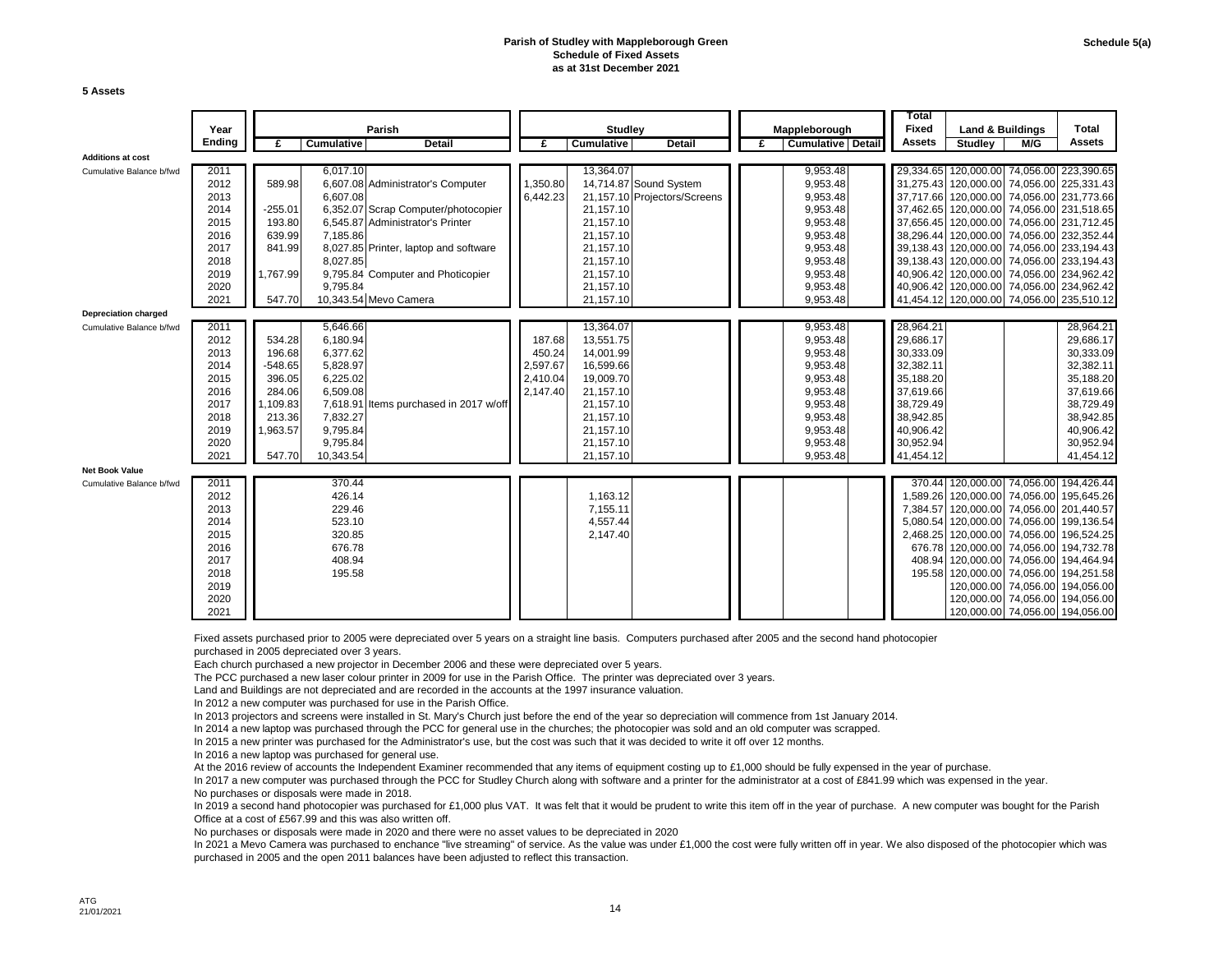#### **Parish of Studley with Mappleborough Green Notes to the Financial Statements (continued) For the Year Ended 31st December 2021**

#### **Fund Holdings**

| <b>Funds</b>                    |                     | Parish     |        |            |              | St. Mary's        |           |                  | <b>Holy Ascension</b> |                         |       | Grand     |            |         |
|---------------------------------|---------------------|------------|--------|------------|--------------|-------------------|-----------|------------------|-----------------------|-------------------------|-------|-----------|------------|---------|
|                                 | <b>Unrestricted</b> | Restricted | Total  | Designated | Unrestricted | <b>Restricted</b> | Endowment | <b>Total</b>     | Designated            | Unrestricted Restricted |       | Endowment | Total      | Total   |
|                                 |                     |            |        |            |              |                   |           |                  |                       |                         |       |           |            |         |
| <b>Ankcorn House Funds</b>      |                     |            |        |            |              |                   |           |                  |                       |                         | 430   |           | 430        | 430     |
| Ankcorn House Building          |                     |            |        |            |              |                   |           |                  |                       |                         |       | 74,056    | 74,056     | 74,056  |
| <b>Chancel Restoration Fund</b> |                     |            |        |            |              |                   |           |                  |                       |                         | 100   |           | <b>100</b> | 100     |
| Charifund Investment Fund       |                     |            |        |            |              |                   |           |                  | 97,989                |                         |       |           | 97,989     | 97,989  |
| Children's Arts & Craft Fund    |                     |            |        | 155        |              |                   |           | 155              |                       |                         |       |           |            | 155     |
| <b>Christian Education</b>      |                     |            |        |            |              |                   |           |                  |                       |                         | 492   |           | 492        | 492     |
| <b>Churches Together</b>        |                     |            |        |            |              |                   |           |                  |                       |                         |       |           |            |         |
| Coffeehouse                     |                     | 100        | 100    |            |              |                   |           |                  |                       |                         |       |           |            | 100     |
| Cross of Nails Link (S.Africa)  |                     |            |        |            |              |                   |           |                  |                       |                         |       |           |            |         |
| Decor8                          |                     |            |        |            |              | 659               |           | 659              |                       |                         |       |           |            | 659     |
| Equipment                       |                     | 3,112      | 3,112  |            |              |                   |           |                  |                       |                         |       |           |            | 3,112   |
| <b>Fabric Fund</b>              |                     |            |        |            |              | 4,347             |           | 4,347            |                       |                         | 7,928 |           | 7,928      | 12,276  |
| <b>Flower Fund</b>              |                     |            |        |            |              |                   |           |                  |                       |                         | 89    |           | 89         | 89      |
| <b>Friendship Group</b>         |                     | 28         | 28     |            |              |                   |           |                  |                       |                         |       |           |            | 28      |
| <b>General Fund</b>             | 644                 |            | 644    |            | 135,195      |                   |           | 135,195          |                       | 55,501                  |       |           | 55,501     | 191,340 |
| Legacy                          |                     |            |        |            |              |                   |           |                  |                       |                         |       |           |            |         |
| <b>Memorials</b>                |                     |            |        |            |              |                   |           |                  |                       |                         |       |           |            |         |
| <b>Mission</b>                  |                     | 753        | 753    |            |              |                   |           |                  |                       |                         |       |           |            | 753     |
| New Wine                        |                     |            |        |            |              |                   |           |                  |                       |                         |       |           |            |         |
| Parish Centre Funds             |                     |            |        |            |              | 11,611            |           | 11,611           |                       |                         |       |           |            | 11,611  |
| Parish Centre Building          |                     |            |        |            |              |                   | 120,000   | 120,000          |                       |                         |       |           |            | 120,000 |
| <b>Prepaid Funerals</b>         |                     |            |        |            |              |                   |           |                  |                       |                         |       |           |            |         |
| <b>Property Refurbishment</b>   |                     | 720        | 720    |            |              |                   |           |                  |                       |                         |       |           |            | 720     |
| Memorial                        |                     |            |        |            |              | 300               |           | 300 <sup>1</sup> |                       |                         |       |           |            | 300     |
| <b>Memorial Trees</b>           |                     |            |        |            |              |                   |           |                  |                       |                         | 338   |           | <b>338</b> | 338     |
| Outreach                        |                     |            |        | 137        |              |                   |           | 137              |                       |                         |       |           |            | 137     |
| Vision 900 Appeal               |                     |            |        |            |              |                   |           |                  |                       |                         |       |           |            |         |
| Youth Work                      |                     | 5,194      | 5,194  |            |              |                   |           |                  |                       |                         |       |           |            | 5,194   |
| Total                           | 644                 | 9,907      | 10,551 | 292        | 135,195      | 16,917            | 120,000   | 272,404          | 97,989                | 55,501                  | 9,378 | 74,056    | 236,924    | 519,879 |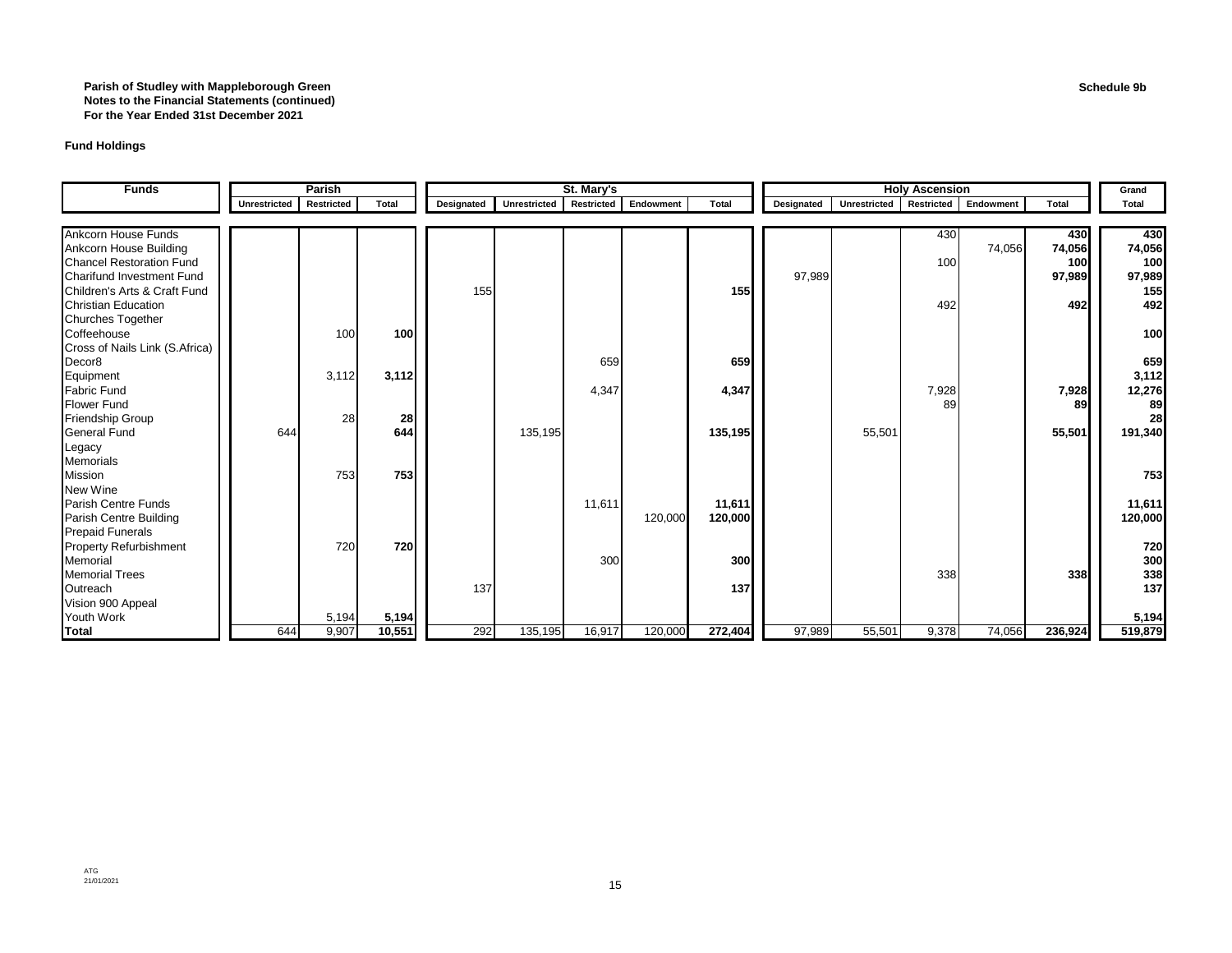### **Parish of Studley with Mappleborough Green Christian Ministry Analysis Year to 31st December 2021**

|                                     |                        | 2021                   |                                |                              |                       |                        |                            |                              |                       |                              |  |
|-------------------------------------|------------------------|------------------------|--------------------------------|------------------------------|-----------------------|------------------------|----------------------------|------------------------------|-----------------------|------------------------------|--|
|                                     | <b>PARISH</b>          | <b>STUDLEY</b>         |                                |                              |                       |                        | <b>MAPPLEBOROUGH GREEN</b> |                              |                       |                              |  |
|                                     | General<br><b>Fund</b> | General<br><b>Fund</b> | <b>Parish</b><br><b>Centre</b> | <b>Fabric</b><br><b>Fund</b> | Total<br><b>Funds</b> | General<br><b>Fund</b> | <b>Ankcorn</b><br>House    | <b>Fabric</b><br><b>Fund</b> | Total<br><b>Funds</b> | <b>Total</b><br><b>Funds</b> |  |
|                                     | £                      |                        |                                |                              | £                     |                        |                            | £                            | £                     |                              |  |
| <b>Total Resources Used</b>         | 1,465                  | 57,254                 | 11,016                         | 20,627                       | 88,897                | 35,858                 | 863                        | 29,694                       | 66,415                | 156,777                      |  |
| less:                               |                        |                        |                                |                              |                       |                        |                            |                              |                       |                              |  |
| Major Repairs & Refurbishment       |                        |                        |                                | 18,761                       | 18,761                |                        |                            | 28,106                       | 28,106                | 46,867                       |  |
| Parish Centre/Ankcorn House Repairs |                        |                        |                                |                              |                       |                        |                            | 829                          | 829                   | 829                          |  |
| <b>Architects Fees</b>              |                        |                        |                                | 620, ا                       | 1,620                 |                        |                            | 759                          | 759                   | 2,379                        |  |
| <b>Professional Fees</b>            |                        |                        |                                | 240                          | 240                   |                        |                            |                              |                       | 240                          |  |
| <b>Bank Charges</b>                 |                        |                        |                                | 6                            | 6                     |                        |                            |                              |                       | 6                            |  |
| <b>Total Ministry Costs</b>         | 1,465                  | 57,254                 | 11,016                         |                              | 68,270                | 35,858                 | 863                        |                              | 36,721                | 106,456                      |  |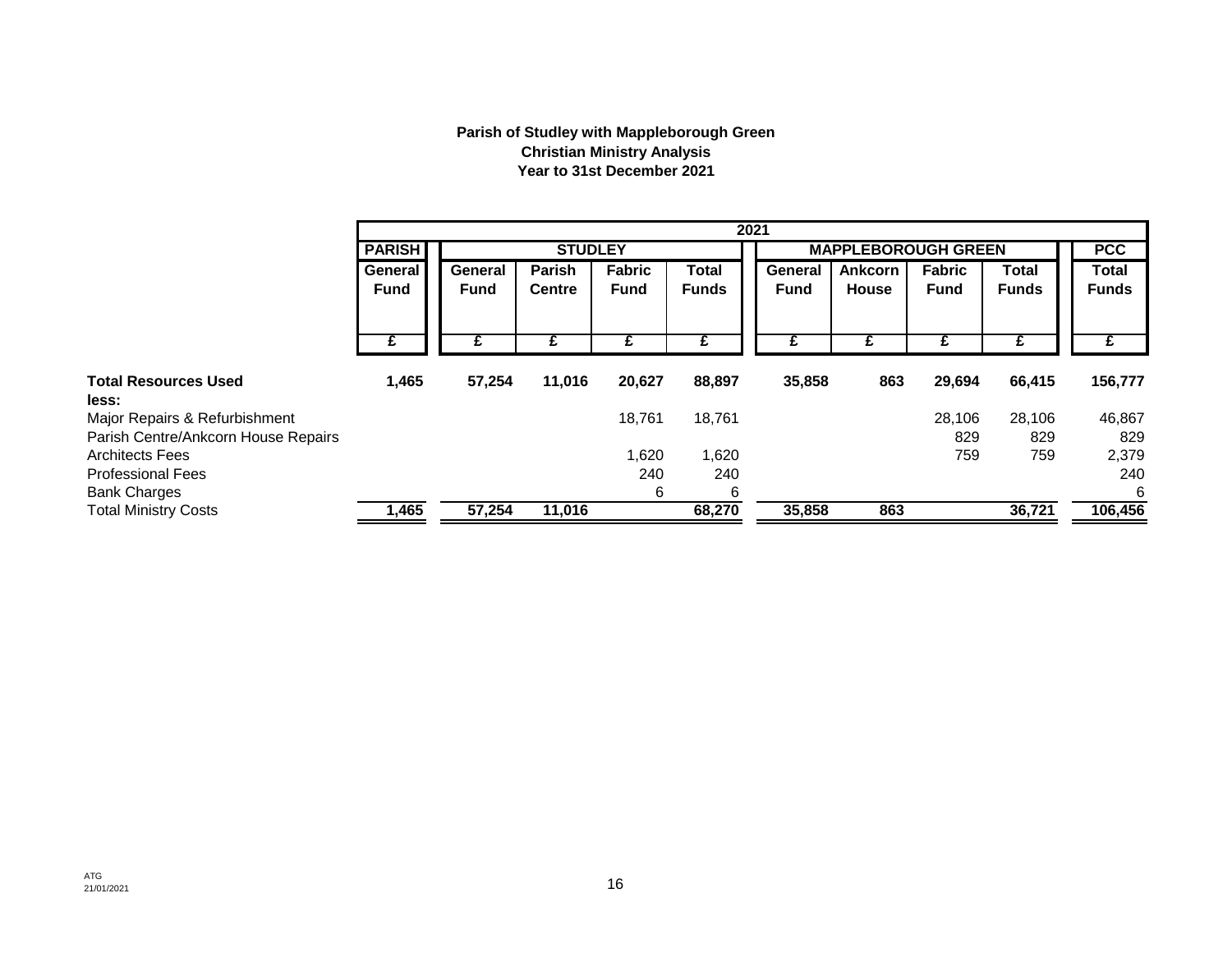## **Studley Income and Expenditure Comparison 2021 v 2020**



| <b>Expenditure</b>       | 2021   | 2020          |
|--------------------------|--------|---------------|
| <b>Church Costs</b>      |        | 51,862 50,997 |
| Grants                   |        |               |
| <b>Support Costs</b>     | 4,206  | 4,117         |
| Administration           | 1.167  | 1,120         |
| Fund Raising/Publicity   | 19     |               |
| <b>Total Expenditure</b> | 57.254 | 56,234        |



|                             | 2021     | 2020     |
|-----------------------------|----------|----------|
| Net Movement                | $-3,168$ | $-4,315$ |
| Investment Income           | 1.068    | 1.645    |
| <b>True Surplus/Deficit</b> | $-4,236$ | $-5,960$ |

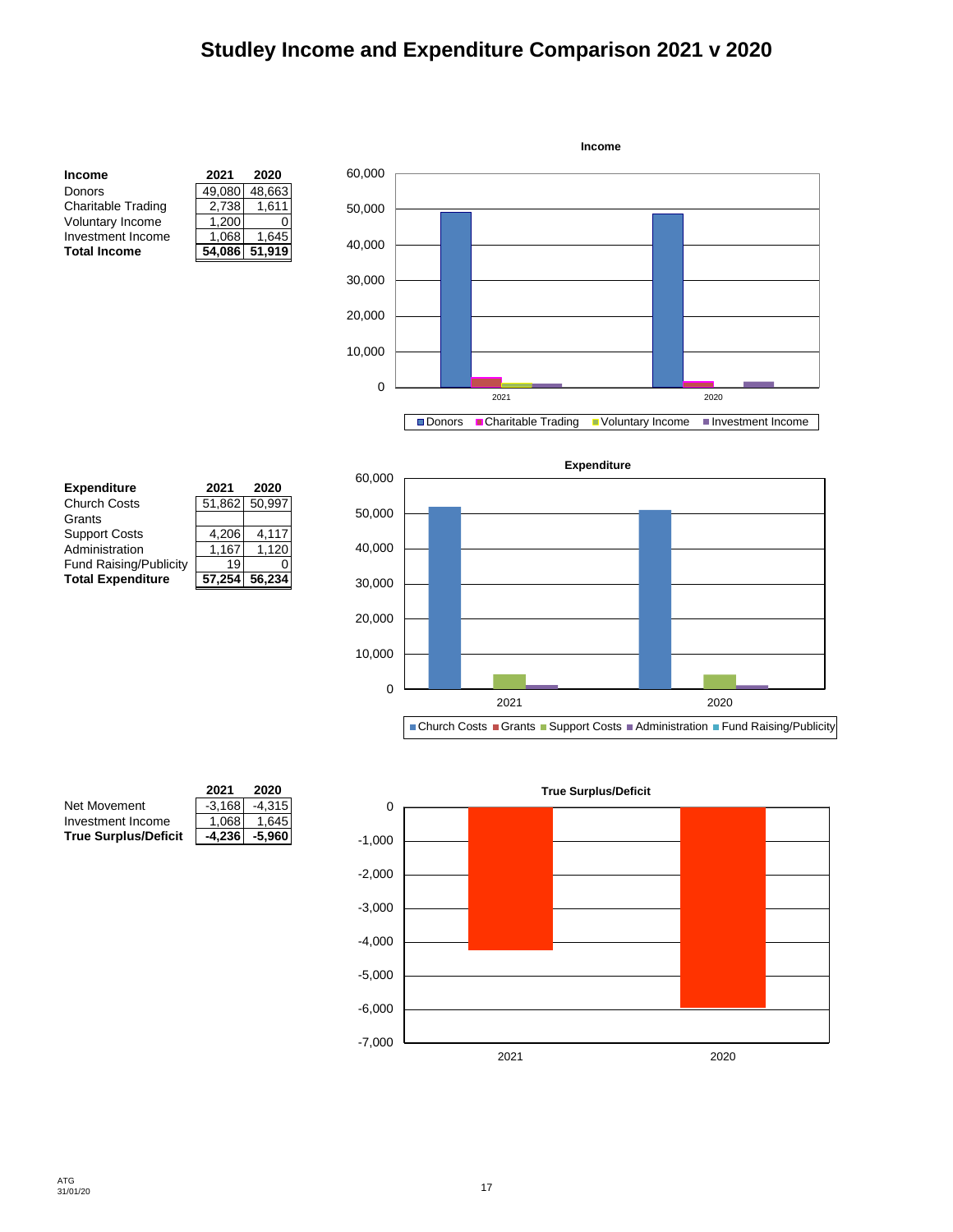#### **Studley Church Analysis of Donor Giving and Church Running Costs 2021 v 2020**



Gift Aid allows us to reclaim 25p for every £1 given by a tax payer. The most recent published data for Church of England shows average tax efficient giving per person per week in **2019** was **£14.10 nationally** and **£13.40 in Coventry Diocese** 

Average congregation number unknown in 2020 and 2021 due to church closure during Coronavirus pandemic. Therefore, attendance has been kept the same for both years.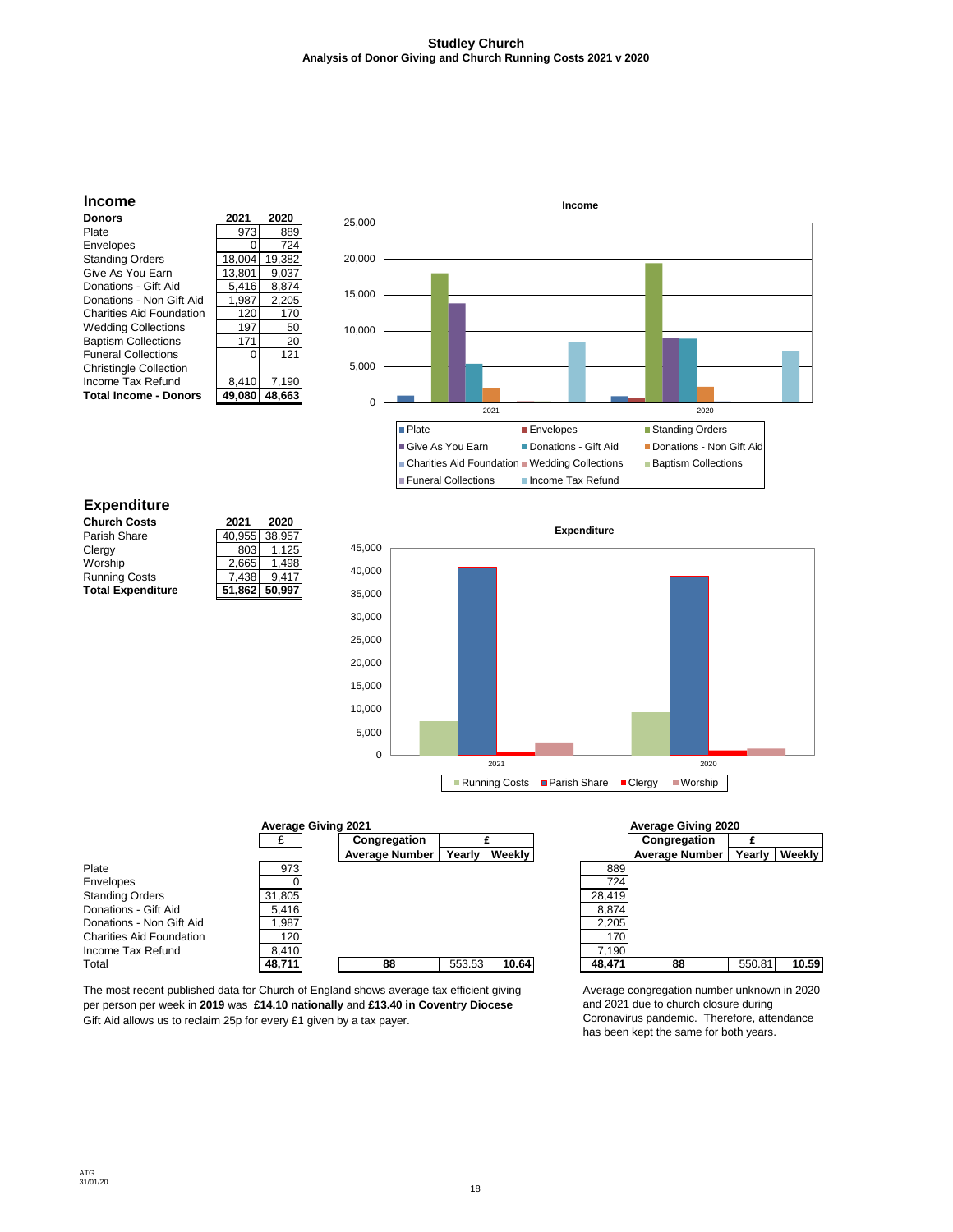## **Mappleborough Green Income and Expenditure Comparison 2021 v 2020**

| Income                    | 2021   | 2020   |
|---------------------------|--------|--------|
| Donors                    | 27,721 | 24.573 |
| <b>Charitable Trading</b> | 2.539  | 1.412  |
| Voluntary Income          | 2,658  |        |
| Investment Income         | 4.922  | 4.479  |
| <b>Total Income</b>       | 37.840 | 30.464 |

**Total Expenditure 35,858 30,654**



Donors Charitable Trading Voluntary Income Investment Income







| <b>Expenditure</b>       | 2021   | 2020          |
|--------------------------|--------|---------------|
| Church Costs             | 32.981 | 28,048        |
| Grants                   | 190    | 0             |
| <b>Support Costs</b>     | 2,094  | 2.046         |
| Administration           | 583    | 560           |
| <b>Fund Raising</b>      | 10     | O             |
| <b>Total Expenditure</b> |        | 35,858 30,654 |

|                             | 2021     | 2020   |
|-----------------------------|----------|--------|
| Net Movement                | 1.982    | $-190$ |
| Investment Income           | 4.922    | 4.479  |
| <b>True Surplus/Deficit</b> | $-2,940$ | -4.669 |

 $\bar{\lambda}$